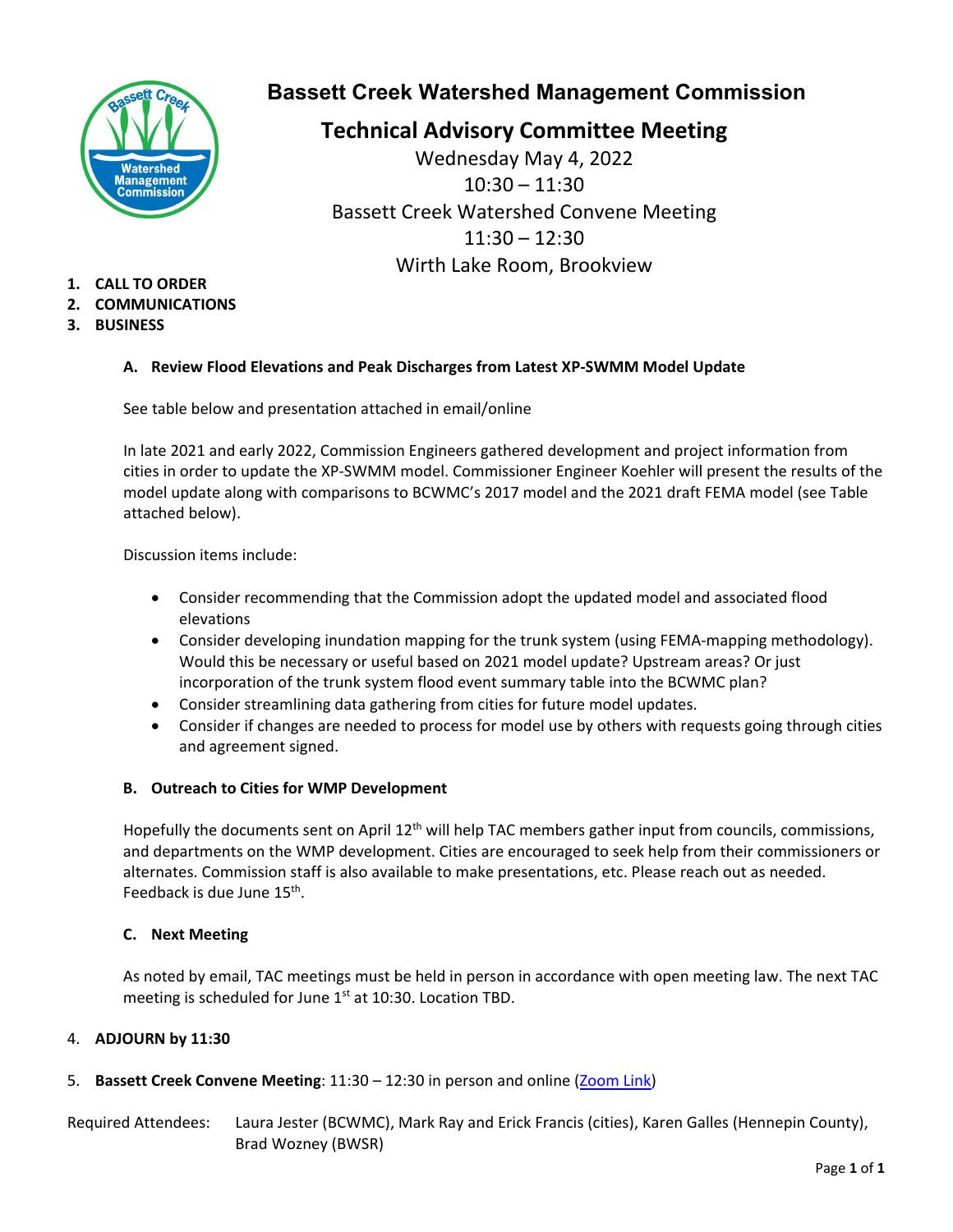|                                                                               |                                          | <b>Normal</b> | <b>BCWMC Historic Flood</b><br>Profiles <sup>1</sup> |                                                               | <b>Phase 2 XPSWMM</b><br>Model <sup>5</sup> |                                   | $2 - yr$                         |                     | 2020 DRAFT FEMA Model            |                     |                                  |                     | $2 - yr$                         |                     | <b>DRAFT 2021 Model Update</b><br>$10 - yr$ |                     |                                  |                     |
|-------------------------------------------------------------------------------|------------------------------------------|---------------|------------------------------------------------------|---------------------------------------------------------------|---------------------------------------------|-----------------------------------|----------------------------------|---------------------|----------------------------------|---------------------|----------------------------------|---------------------|----------------------------------|---------------------|---------------------------------------------|---------------------|----------------------------------|---------------------|
|                                                                               | <b>Creek Distance,</b>                   | Water Level   | $100 - yr$                                           |                                                               | 100-yr                                      |                                   |                                  |                     | $10 - yr$                        |                     | $100 - yr$                       |                     |                                  |                     |                                             |                     | $100 - yr$                       |                     |
| Location                                                                      | <b>See Reach</b>                         | (NAVD88       | <b>Flood</b><br><b>Elevation</b>                     | <b>Flow</b><br>Rate                                           | <b>Flood Elevation</b>                      | <b>Flow</b><br>Rate               | <b>Flood</b><br><b>Elevation</b> | <b>Flow</b><br>Rate | <b>Flood</b><br><b>Elevation</b> | <b>Flow</b><br>Rate | <b>Flood</b><br><b>Elevation</b> | <b>Flow</b><br>Rate | <b>Flood</b><br><b>Elevation</b> | <b>Flow</b><br>Rate | <b>Flood</b><br><b>Elevation</b>            | <b>Flow</b><br>Rate | <b>Flood</b><br><b>Elevation</b> | <b>Flow</b><br>Rate |
|                                                                               | <b>Reference (feet)</b>                  | feet)         | (NAVD88<br>feet)                                     | (cfs)                                                         | (NAVD88 feet)                               | (cfs)                             | (NAVD88<br>feet)                 | (cfs)               | NAVD88<br>feet)                  | (cfs)               | (NAVD88<br>feet)                 | (cfs)               | (NAVD88<br>feet)                 | (cfs)               | (NAVD88<br>feet)                            | (cfs)               | <b>(NAVD88</b><br>feet)          | (cfs)               |
| <b>BASSETT CREEK MAIN STEM (Creek Distance Upstream of Mississippi River)</b> |                                          |               |                                                      |                                                               |                                             |                                   |                                  |                     |                                  |                     |                                  |                     |                                  |                     |                                             |                     |                                  |                     |
| Tunnel Inlet                                                                  | 8,000                                    |               | 807.3                                                | 1,220                                                         | 810.9                                       | 1,380                             | 802.3                            | 400                 | 804.9                            | 690                 | 810.3                            | 1,310               | 802.4                            | 420                 | 804.8                                       | 678                 | 809.8                            | 1,276               |
| Van White Memorial Blvd (DS)                                                  | $\overline{\phantom{a}}$                 |               | $\overline{\phantom{a}}$                             | $\hspace{0.1em} \dashrightarrow$                              | 811.0                                       | 1,400                             | 802.9                            | 400                 | 805.1                            | 690                 | 810.3                            | 1,310               | 803.0                            | 402                 | 805.0                                       | 661                 | 809.9                            | 1,275               |
| Van White Memorial Blvd (US)                                                  | $\qquad \qquad -\qquad -$                |               | $---$                                                | $---$                                                         | 811.0                                       | 1,530                             | 803.0                            | 400                 | 805.2                            | 660                 | 810.3                            | 1,400               | 803.1                            | 402                 | 805.0                                       | 661                 | 809.9                            | 1,409               |
| Irving Avenue Bridge (DS)                                                     | 9,800                                    |               | 808.6                                                | 1,135                                                         | 811.2                                       | 1,380                             | 805.5                            | 400                 | 806.7                            | 700                 | 810.4                            | 1,320               | 805.5                            | 420                 | 806.7                                       | 678                 | 809.9                            | 1,276               |
| Irving Avenue Bridge (US)                                                     | $---$                                    |               | 809.3                                                | 1,135                                                         | 811.3                                       | 1,380                             | 805.9                            | 400                 | 807.0                            | 660                 | 810.5                            | 1,400               | 805.9                            | 402                 | 807.0                                       | 660                 | 809.9                            | 1,395               |
| Cedar Lake Rd (DS)                                                            | $---$                                    |               | $\qquad \qquad - -$                                  | $---$                                                         | 812.9                                       | 1,380                             | 809.5                            | 400                 | 810.7                            | 660                 | 812.9                            | 1,400               | 809.5                            | 402                 | 810.7                                       | 660                 | 812.9                            | 1,394               |
| Cedar Lake Rd (Bridge)                                                        | 10,900                                   |               | 812.9                                                | 945                                                           | 813.3                                       | 1,380                             | 809.7                            | 400                 | 810.9                            | 660                 | 813.1                            | 1,400               | 809.7                            | 402                 | 810.9                                       | 660                 | 813.1                            | 1,394               |
| MN&S RR Bridge (Downstream)                                                   | $\qquad \qquad - -$                      |               | $\hspace{0.05cm} \ldots$                             | $\hspace{0.1em}-\hspace{0.1em}-\hspace{0.1em}-\hspace{0.1em}$ | 813.7                                       | 1,370                             | 810.2                            | 400                 | 811.5                            | 660                 | 813.7                            | 1,400               | 810.2                            | 402                 | 811.5                                       | 660                 | 813.7                            | 1,394               |
| MN&S RR Bridge                                                                | 11,600                                   |               | 814.8                                                | 945                                                           | 814.5                                       | 1,370                             | 810.3                            | 400                 | 811.5                            | 660                 | 813.8                            | 1,400               | 810.3                            | 402                 | 811.5                                       | 660                 | 813.8                            | 1,394               |
| Penn Ave Culvert & Bridge (DS)                                                | 12,410                                   |               | 814.9                                                | 705                                                           | 814.5                                       | 1,370                             | 810.8                            | 400                 | 812.1                            | 660                 | 812.9                            | 1,390               | 810.8                            | 402                 | 812.1                                       | 660                 | 812.9                            | 1,393               |
| Penn Ave Culvert & Bridge (US)                                                | $\qquad \qquad -\qquad -$                |               | 815.2                                                | 705                                                           | 814.5                                       | 1,370                             | 811.9                            | 400                 | 813.5                            | 660                 | 814.8                            | 1,390               | 811.9                            | 402                 | 813.5                                       | 660                 | 814.8                            | 1,393               |
| <b>BN RR Bridge(DS)</b>                                                       | $\hspace{0.05cm} \ldots \hspace{0.05cm}$ |               | $---$                                                | $\hspace{0.1em} \ldots$                                       | 814.4                                       | 1,370                             | 811.9                            | 400                 | 813.5                            | 660                 | 814.7                            | 1,390               | 811.9                            | 402                 | 813.5                                       | 660                 | 814.7                            | 1,393               |
| <b>BN RR Bridge</b>                                                           | 12,670                                   |               | 815.3                                                | 705                                                           | 815.6                                       | 1,370                             | 811.9                            | 400                 | 813.5                            | 660                 | 814.8                            | 1,390               | 811.9                            | 402                 | 813.5                                       | 660                 | 814.8                            | 1,393               |
| MN&S RR Bridge (DS)                                                           | 13,930                                   |               | 816.2                                                | 465                                                           | 815.8                                       | 1,370                             | 812.8                            | 400                 | 814.1                            | 660                 | 815.8                            | 1,390               | 812.8                            | 403                 | 814.1                                       | 661                 | 815.8                            | 1,391               |
| MN&S RR Bridge (US)                                                           | $\hspace{0.05cm} \ldots \hspace{0.05cm}$ |               | 816.4                                                | 465                                                           | ---                                         | $\hspace{0.05cm} \dashrightarrow$ | 812.9                            | 400                 | 814.2                            | 660                 | 815.9                            | 1,390               | 812.9                            | 403                 | 814.2                                       | 661                 | 815.9                            | 1,391               |
| Fruen Mill Dam (DS)                                                           | 14,150                                   |               | 816.5                                                | 510                                                           | 817.2                                       | 1,370                             | 814.9                            | 400                 | 815.5                            | 660                 | 817.0                            | 1,390               | 814.9                            | 403                 | 815.5                                       | 661                 | 817.0                            | 1,391               |
| Fruen Mill Dam (US)                                                           | $---$                                    |               | 818.2                                                | 510                                                           | 819.8                                       | 1,370                             | 817.2                            | 400                 | 818.0                            | 660                 | 819.8                            | 1,390               | 817.2                            | 403                 | 818.0                                       | 661                 | 819.8                            | 1,391               |
| Glenwood Ave(DS)                                                              | $\hspace{0.05cm} \ldots \hspace{0.05cm}$ |               | $\hspace{0.05cm} \dashrightarrow$                    | $\hspace{0.1em}-\hspace{0.1em}-\hspace{0.1em}-\hspace{0.1em}$ | 822.1                                       | 1,370                             | 818.3                            | 400                 | 819.5                            | 660                 | 822                              | 1,390               | 818.3                            | 403                 | 819.5                                       | 661                 | 821.8                            | 1,391               |
| Glenwood Ave                                                                  | 14,855                                   |               | 820.3                                                | 680                                                           | 822.2                                       | 1,290                             | 818.3                            | 360                 | 819.4                            | 600                 | 821.8                            | 1,300               | 818.3                            | 358                 | 819.4                                       | 603                 | 821.8                            | 1,300               |
| Hwy 55 (DS)                                                                   | 16,500                                   |               | 821.7                                                | 680                                                           | 823.4                                       | 1,190                             | 819.5                            | 360                 | 820.8                            | 600                 | 823.2                            | 1,200               | 819.5                            | 358                 | 820.8                                       | 603                 | 823.2                            | 1,204               |
| Hwy 55 (US)                                                                   | $\overline{\phantom{a}}$                 |               | 826.2                                                | 680                                                           | 826.5                                       | 1,500                             | 822.0                            | 410                 | 823.8                            | 660                 | 826.5                            | 1,510               | 822.0                            | 407                 | 823.7                                       | 662                 | 826.5                            | 1,507               |
| <b>Golf Cart Bridge</b>                                                       |                                          |               | 826.2                                                | 680                                                           | 826.6                                       | 1,520                             | 822.0                            | 440                 | 823.8                            | 720                 | 826.5                            | 1,540               | 822.0                            | 436                 | 823.8                                       | 714                 | 826.5                            | 1,538               |
| MN&S RR Bridge(DS)                                                            | $\hspace{0.05cm} \ldots \hspace{0.05cm}$ |               | $---$                                                | $\hspace{0.05cm} \ldots$                                      | 826.6                                       | 1,520                             | 822.0                            | 440                 | 823.8                            | 720                 | 826.6                            | 1,540               | 822.0                            | 436                 | 823.8                                       | 714                 | 826.5                            | 1,538               |
| MN&S RR Bridge                                                                | 18,700                                   |               | 826.2                                                | 945                                                           | 826.6                                       | 1,520                             | 822.0                            | 440                 | 823.8                            | 720                 | 826.6                            | 1,540               | 822.0                            | 436                 | 823.8                                       | 715                 | 826.6                            | 1,541               |
| Plymouth Ave Bridge                                                           | 19,500                                   |               | 826.2                                                | 680                                                           | 826.7                                       | 1,550                             | 822.1                            | 450                 | 823.8                            | 750                 | 826.6                            | 1,590               | 822.1                            | 451                 | 823.8                                       | 753                 | 826.6                            | 1,583               |
| Wirth Parkway (DS)                                                            | 20,480                                   |               | 826.2                                                | 1,570                                                         | 826.7                                       | 1,450                             | 822.1                            | 460                 | 823.9                            | 740                 | 826.6                            | 1,480               | 822.1                            | 453                 | 823.8                                       | 741                 | 826.6                            | 1,475               |
| Wirth Parkway (US) Bridge                                                     | $\hspace{0.05cm}---$                     |               | 826.5                                                | 1,570                                                         | 826.8                                       | 1,460                             | 822.6                            | 460                 | 824.9                            | 750                 | 826.8                            | 1,480               | 822.5                            | 459                 | 824.9                                       | 752                 | 826.8                            | 1,478               |
| Confluence w/ Sweeney Lake Branch                                             | 22,000                                   |               | 827.2                                                | $\qquad \qquad - - - -$                                       | 827.2                                       | 1,460                             | 823.7                            | 470                 | 825.3                            | 780                 | 827.3                            | 1,480               | 823.7                            | 466                 | 825.3                                       | 775                 | 827.3                            | 1,483               |
| Golden Valley Road (DS)                                                       | 23,800                                   |               | 827.4                                                | 790                                                           | 828.2                                       | 1,350                             | 826.2                            | 390                 | 826.8                            | 670                 | 828.3                            | 1,360               | 826.2                            | 387                 | 826.8                                       | 663                 | 828.3                            | 1,363               |
| <b>Golden Valley Road (US)</b>                                                | 23,800                                   |               | 830.2                                                | 680                                                           | 833.8                                       | 1,340                             | 827.3                            | 390                 | 828.9                            | 660                 | 833.7                            | 1,360               | 827.3                            | 387                 | 828.9                                       | 661                 | 833.7                            | 1,361               |
| Dresden Lane (DS)                                                             | 25,900                                   |               | 830.5                                                | 680                                                           | 834.1                                       | 1,340                             | 829.5                            | 390                 | 830.5                            | 660                 | 834.0                            | 1,350               | 829.5                            | 387                 | 830.4                                       | 657                 | 834.0                            | 1,353               |
| Dresden Lane (US)                                                             | $\hspace{0.05cm} \dashrightarrow$        |               | 831.6                                                | 680                                                           | 834.1                                       | 1,350                             | 829.8                            | 390                 | 831.2                            | 660                 | 834.0                            | 1,360               | 829.8                            | 387                 | 831.2                                       | 658                 | 834.0                            | 1,357               |
| <b>Bassett Creek Drive (DS)</b>                                               | $\hspace{0.05cm} \dashrightarrow$        |               | 832.2                                                | 665                                                           | 834.4                                       | 1,290                             | 830.8                            | 390                 | 832.2                            | 630                 | 834.3                            | 1,310               | 830.8                            | 384                 | 832.2                                       | 623                 | 834.3                            | 1,310               |
| <b>Bassett Creek Drive (US)</b>                                               | $\hspace{0.05cm} \ldots \hspace{0.05cm}$ |               | 832.9                                                | 665                                                           | 837.0                                       | 1,300                             | 831.2                            | 390                 | 833.0                            | 620                 | 837.0                            | 1,310               | 831.2                            | 385                 | 833.0                                       | 620                 | 837.0                            | 1,312               |
| Noble Lane (DS)                                                               | 29,200                                   |               | 839.7                                                | 660                                                           | 838.7                                       | 1,320                             | 836.4                            | 390                 | 837.1                            | 630                 | 839.0                            | 1,340               | 836.4                            | 386                 | 837.1                                       | 627                 | 839.0                            | 1,337               |
| Noble Lane (US)                                                               | $\hspace{0.05cm} \dashrightarrow$        |               | 839.7                                                | 660                                                           | 839.7                                       | 1,300                             | 836.6                            | 390                 | 837.5                            | 620                 | 840.0                            | 1,320               | 836.6                            | 385                 | 837.5                                       | 616                 | 840.0                            | 1,318               |
| Regent Avenue (DS)                                                            | 30,800                                   |               | $\hspace{0.05cm} \dashrightarrow$                    | 660                                                           | 843.0                                       | 1,300                             | 840.2                            | 390                 | 841.2                            | 620                 | 843.0                            | 1,320               | 840.2                            | 385                 | 841.2                                       | 617                 | 843.0                            | 1,319               |
| Regent Avenue (US)                                                            | $\hspace{0.05cm} \cdots$                 |               | 842.1                                                | 660                                                           | 843.7                                       | 1,280                             | 840.3                            | 390                 | 841.4                            | 610                 | 843.7                            | 1,290               | 840.3                            | 384                 | 841.4                                       | 606                 | 843.7                            | 1,291               |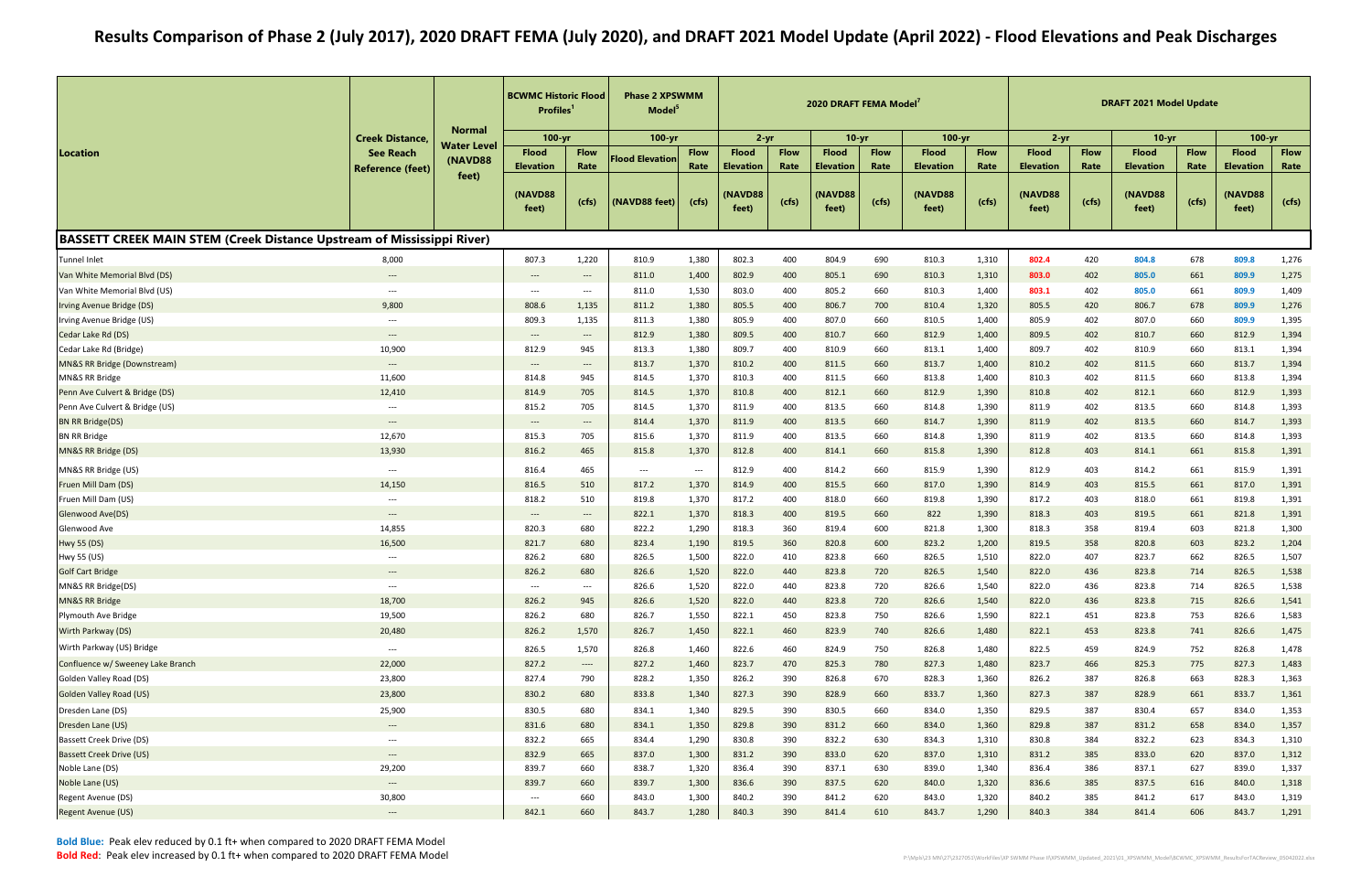|                                          |                                             |                               | <b>BCWMC Historic Flood</b><br><b>Profiles</b> |                          | <b>Phase 2 XPSWMM</b><br>Model <sup>5</sup> |                     |                                              |               | 2020 DRAFT FEMA Model <sup>7</sup>  |               |                                      |               |                                      |               | <b>DRAFT 2021 Model Update</b><br>$10-yr$ |               |                                      |               |
|------------------------------------------|---------------------------------------------|-------------------------------|------------------------------------------------|--------------------------|---------------------------------------------|---------------------|----------------------------------------------|---------------|-------------------------------------|---------------|--------------------------------------|---------------|--------------------------------------|---------------|-------------------------------------------|---------------|--------------------------------------|---------------|
|                                          | <b>Creek Distance,</b>                      | <b>Normal</b>                 | $100 - yr$                                     |                          | $100 - yr$                                  |                     | $2 - yr$                                     |               | $10 - vr$                           |               | $100 - yr$                           |               | $2 - yr$                             |               |                                           |               | $100 - yr$                           |               |
| Location                                 | <b>See Reach</b>                            | <b>Water Level</b><br>(NAVD88 | <b>Flood</b>                                   | <b>Flow</b><br>Rate      | <b>Flood Elevation</b>                      | <b>Flow</b><br>Rate | <b>Flood</b>                                 | <b>Flow</b>   | <b>Flood</b>                        | <b>Flow</b>   | <b>Flood</b>                         | <b>Flow</b>   | <b>Flood</b>                         | <b>Flow</b>   | <b>Flood</b>                              | <b>Flow</b>   | <b>Flood</b>                         | <b>Flow</b>   |
|                                          | <b>Reference (feet)</b>                     | feet)                         | <b>Elevation</b><br>(NAVD88<br>feet)           | (cfs)                    | (NAVD88 feet)                               | (cfs)               | <b>Elevation</b><br><b>(NAVD88)</b><br>feet) | Rate<br>(cfs) | <b>Elevation</b><br>NAVD88<br>feet) | Rate<br>(cfs) | <b>Elevation</b><br>(NAVD88<br>feet) | Rate<br>(cfs) | <b>Elevation</b><br>(NAVD88<br>feet) | Rate<br>(cfs) | <b>Elevation</b><br>(NAVD88<br>feet)      | Rate<br>(cfs) | <b>Elevation</b><br>(NAVD88<br>feet) | Rate<br>(cfs) |
| Minnaqua Avenue                          | 31,650                                      |                               | 842.7                                          | $\hspace{0.05cm} \ldots$ | 844.0                                       | 1,260               | 840.9                                        | 380           | 842.0                               | 600           | 844.0                                | 1,280         | 840.9                                | 381           | 842.0                                     | 597           | 844.0                                | 1,274         |
| Highway 100 (DS)                         | 34,020                                      |                               | 843.4                                          | 770                      | 844.8                                       | 1,300               | 842.0                                        | 400           | 842.8                               | 590           | 844.8                                | 1,320         | 842.0                                | 399           | 842.8                                     | 589           | 844.8                                | 1,314         |
| Highway 100 (US)                         | 34,020                                      |                               | 849.2                                          | 610                      | 851.2                                       | 1,040               | 844.7                                        | 270           | 847.3                               | 360           | 850.9                                | 960           | 844.6                                | 270           | 847.3                                     | 355           | 850.9                                | 963           |
| DS Confluence N. Branch                  | 34,400                                      |                               | 849.2                                          | 495                      | 851.2                                       | 1,040               | 844.7                                        | 270           | 847.3                               | 360           | 850.9                                | 960           | 845                                  | 270           | 847                                       | 355           | 851                                  | 963           |
| Westbrook Road (DS)                      | 37,000                                      |                               | 857.3                                          | 940                      | 859.0                                       | 870                 | 856.9                                        | 310           | 857.7                               | 480           | 858.8                                | 820           | 856.9                                | 312           | 857.8                                     | 482           | 858.9                                | 822           |
| Westbrook Road (US)                      | $---$                                       |                               | 858.3                                          | 940                      | 860.0                                       | 870                 | 857.2                                        | 300           | 858.2                               | 470           | 860.1                                | 790           | 857.2                                | 303           | 858.2                                     | 468           | 860.1                                | 795           |
| Duluth Street (DS)                       | 38,400                                      |                               | 861.5                                          | 850                      | 861.9                                       | 850                 | 859.4                                        | 310           | 860.5                               | 470           | 861.8                                | 790           | 859.4                                | 307           | 860.5                                     | 469           | 861.8                                | 795           |
| Duluth Street (US)                       | $\hspace{0.05cm} \dashrightarrow$           |                               | 862.0                                          | 850                      | 862.6                                       | 830                 | 859.6                                        | 300           | 860.7                               | 460           | 862.4                                | 770           | 859.6                                | 304           | 860.7                                     | 461           | 862.5                                | 780           |
| St. Croix Avenue (DS)                    | 39,800                                      |                               | 863.2                                          | 850                      | 864.5                                       | 830                 | 862.1                                        | 310           | 863.1                               | 460           | 864.3                                | 780           | 862.1                                | 308           | 863.1                                     | 463           | 864.3                                | 783           |
| St. Croix Avenue (US)                    | $\hspace{0.05cm} \dashrightarrow$           |                               | 864.3                                          | 850                      | 864.7                                       | 800                 | 862.4                                        | 300           | 863.5                               | 450           | 864.6                                | 740           | 862.4                                | 302           | 863.5                                     | 449           | 864.6                                | 746           |
| MN&S RR (DS)                             | 41,660                                      |                               | 869.7                                          | 760                      | 870.3                                       | 700                 | 868.6                                        | 250           | 869.2                               | 380           | 870.1                                | 650           | 868.6                                | 249           | 869.2                                     | 376           | 870.2                                | 647           |
| MN&S RR (US)                             | $---$                                       |                               | 869.7                                          | 760                      | 870.5                                       | 690                 | 868.7                                        | 250           | 869.3                               | 370           | 870.3                                | 640           | 868.7                                | 250           | 869.3                                     | 371           | 870.3                                | 636           |
| Douglas Drive (DS)                       | 42,130                                      |                               | 870.4                                          | 670                      | 871.0                                       | 700                 | 869.0                                        | 250           | 869.7                               | 370           | 870.8                                | 640           | 869.0                                | 251           | 869.7                                     | 372           | 870.8                                | 637           |
| Douglas Drive (US)                       | $\hspace{0.05cm} \dashrightarrow$           |                               | 871.2                                          | 670                      | 871.8                                       | 690                 | 869.2                                        | 250           | 870.1                               | 370           | 871.5                                | 630           | 869.2                                | 250           | 870.1                                     | 368           | 871.6                                | 631           |
| Florida Avenue (DS)                      | 42,820                                      |                               | 871.8                                          | 670                      | 872.6                                       | 690                 | 869.7                                        | 250           | 870.6                               | 370           | 872.5                                | 630           | 869.7                                | 251           | 870.6                                     | 368           | 872.5                                | 632           |
| Florida Avenue (US)                      | $\hspace{0.05cm} \dashrightarrow$           |                               | 872.5                                          | 670                      | 873.0                                       | 690                 | 869.8                                        | 250           | 870.9                               | 370           | 872.9                                | 630           | 869.8                                | 252           | 870.9                                     | 368           | 872.9                                | 633           |
| Hampshire Ave (DS)<br>Hampshire Ave (US) | 43,410                                      |                               | 872.7<br>873.2                                 | 630<br>630               | 873.4<br>874.0                              | 690<br>670          | 870.6<br>870.8                               | 260<br>250    | 871.5<br>871.8                      | 370<br>360    | 873.2<br>873.8                       | 630           | 870.6<br>870.8                       | 255<br>250    | 871.5<br>871.8                            | 371<br>355    | 873.2<br>873.8                       | 635<br>604    |
| GV Country Club (DS)                     | $\hspace{0.05cm} \dashrightarrow$<br>44,320 |                               | 874.6                                          | 365                      | 876.1                                       | 660                 | 873.5                                        | 250           | 874.2                               | 360           | 875.8                                | 600<br>600    | 873.5                                | 251           | 874.2                                     | 359           | 875.8                                | 595           |
| <b>GV Country Club (US)</b>              | $\hspace{0.05cm} \dashrightarrow$           |                               | 878.6                                          | 405                      | 880.6                                       | 650                 | 875.7                                        | 220           | 878.4                               | 340           | 880.6                                | 570           | 875.7                                | 224           | 878.4                                     | 344           | 880.6                                | 573           |
| Pennsylvania Avenue (DS)                 | 46,500                                      |                               | 879.5                                          | 380                      | 881.6                                       | 650                 | 879.2                                        | 220           | 879.8                               | 340           | 881.4                                | 570           | 879.2                                | 224           | 879.8                                     | 344           | 881.4                                | 573           |
| Pennsylvania Avenue(US)                  | $---$                                       |                               | 880.7                                          | 375                      | 882.9                                       | 550                 | 879.7                                        | 210           | 880.5                               | 300           | 882.5                                | 470           | 879.7                                | 206           | 880.5                                     | 302           | 882.5                                | 475           |
| C&NW RR (DS)                             | 47,200                                      |                               | 881.9                                          | 375                      | 884.1                                       | 560                 | 881.3                                        | 210           | 882.1                               | 310           | 883.5                                | 490           | 881.3                                | 206           | 882.1                                     | 306           | 883.5                                | 492           |
| C&NW RR (US)                             | $\hspace{0.05cm} \cdots$                    |                               | 883.1                                          | 375                      | 885.0                                       | 450                 | 881.7                                        | 170           | 882.6                               | 230           | 884.8                                | 370           | 881.7                                | 167           | 882.6                                     | 232           | 884.8                                | 372           |
| Winnetka Ave (DS)                        | 48,000                                      |                               | 883.5                                          | 360                      | 885.1                                       | 440                 | 881.9                                        | 150           | 882.8                               | 200           | 884.8                                | 360           | 881.9                                | 147           | 882.8                                     | 199           | 884.8                                | 360           |
| Winnetka Ave (US)                        | $\hspace{0.05cm} \dashrightarrow$           |                               | 883.7                                          | 360                      | 885.3                                       | 430                 | 882.1                                        | 140           | 883.0                               | 200           | 885.0                                | 360           | 882.1                                | 138           | 883.0                                     | 198           | 885.0                                | 358           |
| Wisconsin Ave (DS)                       | 49,750                                      |                               | 884.9                                          | 360                      | 886.0                                       | 430                 | 883.1                                        | 140           | 883.8                               | 200           | 885.3                                | 360           | 883.1                                | 136           | 883.8                                     | 197           | 885.3                                | 356           |
| <b>Wisconsin Ave (US)</b>                | 50,100                                      |                               | 888.2                                          | 340                      | 887.6                                       | 370                 | 885.1                                        | 120           | 886.5                               | 170           | 888.0                                | 290           | 885.1                                | 115           | 886.5                                     | 167           | 888.0                                | 289           |
| Golden Valley Road (DS)                  | $---$                                       |                               | 888.2                                          | 290                      | 887.7                                       | 340                 | 885.2                                        | 130           | 886.5                               | 200           | 888.1                                | 310           | 885.2                                | 110           | 886.5                                     | 160           | 888.1                                | 310           |
| <b>Golden Valley Road (US)</b>           | $\hspace{0.05cm} \dashrightarrow$           |                               | 888.2                                          | 290                      | 887.7                                       | 340                 | 885.2                                        | 140           | 886.5                               | 200           | 888.2                                | 310           | 885.2                                | 110           | 886.5                                     | 160           | 888.2                                | 306           |
| Westbound Hwy 55 (DS)                    | 51,250                                      |                               | 888.2                                          | 290                      | 887.7                                       | 340                 | 885.2                                        | 150           | 886.5                               | 210           | 888.3                                | 320           | 885.2                                | 110           | 886.5                                     | 160           | 888.3                                | 333           |
| Eastbound Hwy 55 (US)                    | $\hspace{0.05cm} \dashrightarrow$           |                               | 888.3                                          | 290                      | 887.8                                       | 410                 | 885.2                                        | 150           | 886.5                               | 250           | 888.1                                | 430           | 885.2                                | 109           | 886.5                                     | 157           | 888.1                                | 306           |
| Boone Ave (DS)                           | $\hspace{0.05cm} \dashrightarrow$           |                               | 888.4                                          | 280                      | 887.9                                       | 320                 | 885.5                                        | 120           | 886.7                               | 170           | 888.1                                | 300           | 885.5                                | 116           | 886.7                                     | 168           | 888.1                                | 304           |
| Boone Ave (US)                           | $\hspace{0.05cm} \dashrightarrow$           |                               | 888.5                                          | 280                      | 887.9                                       | 220                 | 885.5                                        | 80            | 886.7                               | 110           | 888.2                                | 230           | 885.5                                | 83            | 886.7                                     | 105           | 888.2                                | 227           |
| Hwy 169 (DS)                             | 56,500                                      |                               | 888.6                                          | 255                      | 888.3                                       | 300                 | 886.1                                        | 80            | 887.1                               | 140           | 888.4                                | 300           | 886.1                                | 82            | 887.1                                     | 140           | 888.4                                | 301           |
| Hwy 169 (US)                             | $\hspace{0.05cm} \dashrightarrow$           |                               | 888.7                                          | 250                      | 888.4                                       | 240                 | 886.1                                        | 70            | 887.1                               | 100           | 888.5                                | 240           | 886.1                                | 72            | 887.1                                     | 105           | 888.5                                | 238           |
| Hwy 55 Ramp (DS)                         | 58,300                                      |                               | 888.7                                          | 235                      | 888.4                                       | 220                 | 886.1                                        | 40            | 887.1                               | 80            | 888.5                                | 230           | 886.1                                | 35            | 887.1                                     | 76            | 888.5                                | 228           |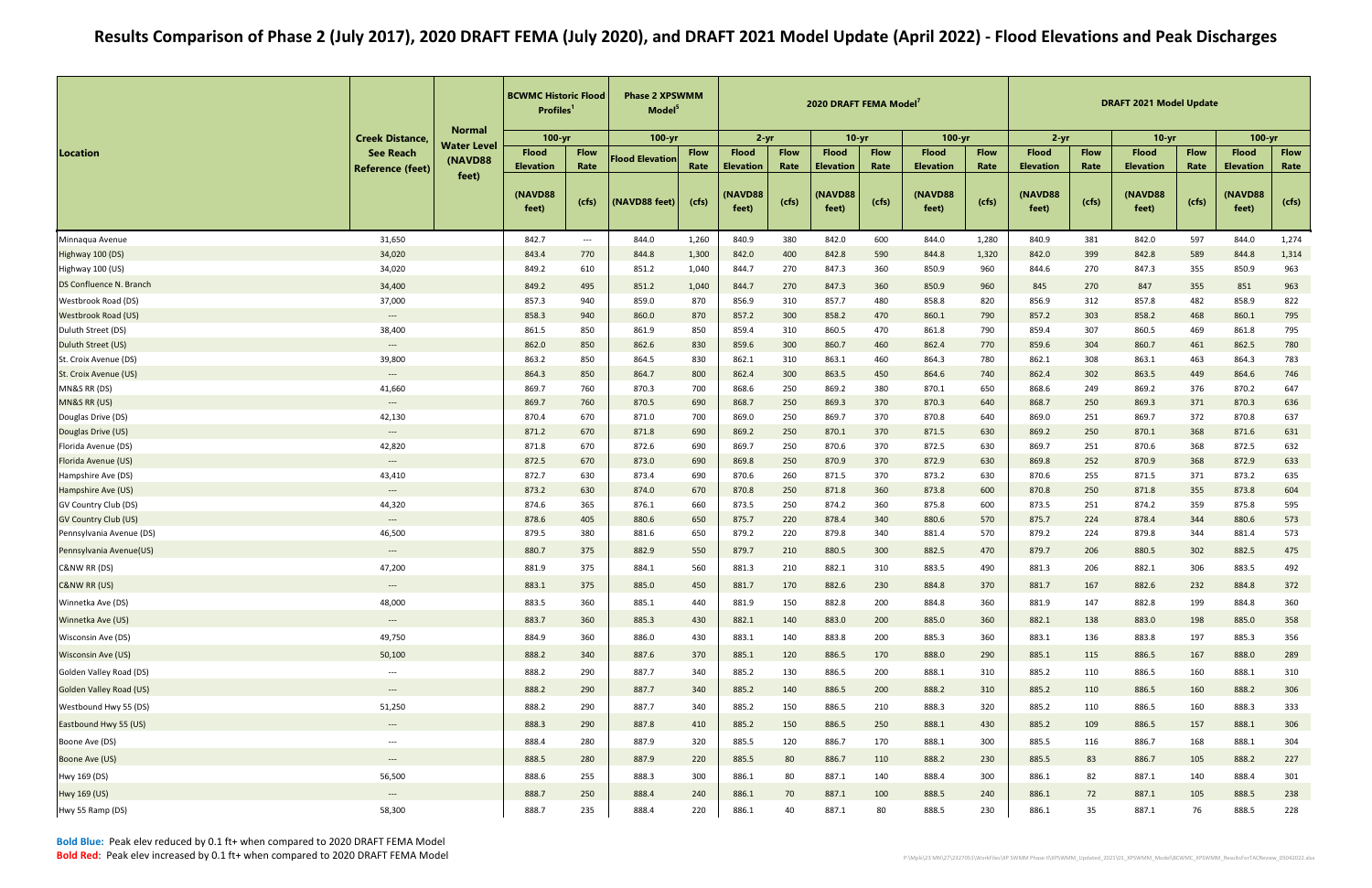|                                                                      |                                             | <b>Normal</b>            | <b>BCWMC Historic Flood</b><br><b>Profiles</b> |                                   | <b>Phase 2 XPSWMM</b><br>Model <sup>5</sup> |                                   |                                  |                                          | 2020 DRAFT FEMA Model <sup>7</sup> |                                          |                                  |                                          |                                  |                                                               | <b>DRAFT 2021 Model Update</b>   |                                                               |                                  |                                   |
|----------------------------------------------------------------------|---------------------------------------------|--------------------------|------------------------------------------------|-----------------------------------|---------------------------------------------|-----------------------------------|----------------------------------|------------------------------------------|------------------------------------|------------------------------------------|----------------------------------|------------------------------------------|----------------------------------|---------------------------------------------------------------|----------------------------------|---------------------------------------------------------------|----------------------------------|-----------------------------------|
|                                                                      | <b>Creek Distance,</b>                      | Water Level              | $100 - yr$                                     |                                   | 100-yr                                      |                                   | $2 - yr$                         |                                          | $10-yr$                            |                                          | $100 - yr$                       |                                          | $2 - yr$                         |                                                               | $10-yr$                          |                                                               | $100 - yr$                       |                                   |
| Location                                                             | <b>See Reach</b><br><b>Reference (feet)</b> | (NAVD88                  | <b>Flood</b><br><b>Elevation</b>               | <b>Flow</b><br>Rate               | <b>Flood Elevation</b>                      | <b>Flow</b><br>Rate               | <b>Flood</b><br><b>Elevation</b> | <b>Flow</b><br>Rate                      | <b>Flood</b><br><b>Elevation</b>   | <b>Flow</b><br>Rate                      | <b>Flood</b><br><b>Elevation</b> | <b>Flow</b><br>Rate                      | <b>Flood</b><br><b>Elevation</b> | <b>Flow</b><br>Rate                                           | <b>Flood</b><br><b>Elevation</b> | <b>Flow</b><br>Rate                                           | <b>Flood</b><br><b>Elevation</b> | <b>Flow</b><br>Rate               |
|                                                                      |                                             | feet)                    | (NAVD88<br>feet)                               | (ctfs)                            | (NAVD88 feet)                               | (cfs)                             | (NAVD88<br>feet)                 | (cfs)                                    | NAVD88<br>feet)                    | (cfs)                                    | (NAVD88<br>feet)                 | (cfs)                                    | (NAVD88<br>feet)                 | (cfs)                                                         | (NAVD88<br>feet)                 | (cfs)                                                         | (NAVD88<br>feet)                 | (cfs)                             |
| Hwy 55 Ramp (US)                                                     | $\hspace{0.05cm} \dashrightarrow$           |                          | 888.7                                          | 235                               | 888.4                                       | 220                               | 886.1                            | 30                                       | 887.1                              | 80                                       | 888.5                            | 230                                      | 886.1                            | 34                                                            | 887.1                            | 76                                                            | 888.5                            | 228                               |
| Hwy 55 Eastbound (DS)                                                | 58,500                                      |                          | 888.7                                          | 235                               | 888.4                                       | 220                               | 886.1                            | 30                                       | 887.1                              | 80                                       | 888.5                            | 230                                      | 886.1                            | 34                                                            | 887.1                            | 76                                                            | 888.5                            | 228                               |
| Hwy 55 Eastbound (US)                                                | $\hspace{0.05cm} \cdots$                    |                          | 888.7                                          | 235                               | 888.4                                       | 220                               | 886.1                            | 40                                       | 887.2                              | 80                                       | 888.5                            | 230                                      | 886.1                            | 40                                                            | 887.2                            | 76                                                            | 888.5                            | 228                               |
| Hwy 55 Westbound (DS)                                                | $\hspace{0.05cm} \dashrightarrow$           |                          | 888.7                                          | 235                               | 888.4                                       | 220                               | 886.1                            | 40                                       | 887.2                              | 80                                       | 888.5                            | 230                                      | 886.1                            | 40                                                            | 887.2                            | 76                                                            | 888.5                            | 228                               |
| Hwy 55 Westbound (US)                                                | $\hspace{0.05cm} \ldots$                    |                          | 889.0                                          | 235                               | 888.4                                       | 220                               | 886.2                            | 30                                       | 887.2                              | 80                                       | 888.5                            | 230                                      | 886.2                            | 33                                                            | 887.2                            | 76                                                            | 888.5                            | 228                               |
| Hwy 169 ramp to W 55 (DS)                                            | 58,750                                      |                          | 889.0                                          | 235                               | 888.4                                       | 220                               | 886.2                            | 30                                       | 887.2                              | 80                                       | 888.6                            | 230                                      | 886.2                            | 33                                                            | 887.2                            | 76                                                            | 888.6                            | 228                               |
| Hwy 169 ramp to W 55 (US)                                            | $---$                                       |                          | 889.0                                          | 235                               | 888.5                                       | 220                               | 886.2                            | 30                                       | 887.2                              | 80                                       | 888.6                            | 230                                      | 886.2                            | 33                                                            | 887.2                            | 76                                                            | 888.6                            | 228                               |
| Hwy 55 N Frontage Rd (DS)                                            | 58,850                                      |                          | 889.2                                          | 235                               | 888.5                                       | 220                               | 886.2                            | 30                                       | 887.2                              | 80                                       | 888.6                            | 230                                      | 886.2                            | 33                                                            | 887.2                            | 76                                                            | 888.6                            | 228                               |
| Hwy 55 N Frontage Rd (US)                                            | $\hspace{0.05cm} \ldots$                    |                          | 889.2                                          | 235                               | 888.5                                       | 220                               | 886.2                            | 30                                       | 887.2                              | 80                                       | 888.6                            | 230                                      | 886.2                            | 33                                                            | 887.2                            | 76                                                            | 888.6                            | 228                               |
| Pedestrian Bridge near Cub Foods                                     | $\hspace{0.05cm} \ldots$                    |                          | $\hspace{0.05cm} \ldots$                       | $---$                             | 888.7                                       | 220                               | 886.2                            | 30                                       | 887.2                              | 80                                       | 888.9                            | 230                                      | 886.2                            | 33                                                            | 887.2                            | 76                                                            | 888.9                            | 229                               |
| 10th Ave (DS)                                                        | $---$                                       |                          | 889.2                                          | $\hspace{0.05cm} \cdots$          | 889.0                                       | 220                               | 886.3                            | 60                                       | 887.3                              | 120                                      | 889.2                            | 230                                      | 886.3                            | 63                                                            | 887.3                            | 124                                                           | 889.2                            | 227                               |
| 10th Ave (US)                                                        | $\hspace{0.05cm} \ldots$                    |                          | 889.2                                          | $--$                              | 889.2                                       | 220                               | 886.3                            | 30                                       | 887.3                              | 80                                       | 889.3                            | 230                                      | 886.3                            | 62                                                            | 887.3                            | 128                                                           | 889.3                            | 227                               |
| C&NW RR Bridge (DS)                                                  | 63,450                                      |                          | 889.2                                          | 200                               | 889.2                                       | 220                               | 886.3                            | 30                                       | 887.3                              | 80                                       | 889.3                            | 230                                      | 886.3                            | 62                                                            | 887.3                            | 128                                                           | 889.3                            | 227                               |
| C&NW RR Bridge (US)                                                  | $\hspace{0.05cm} \ldots$                    |                          | 889.6                                          | 200                               | 889.2                                       | 220                               | 886.8                            | 30                                       | 887.3                              | 80                                       | 889.4                            | 230                                      | 886.8                            | 33                                                            | 887.3                            | 77                                                            | 889.4                            | 228                               |
| South Shore Drive (DS)                                               | 63,800                                      |                          | 889.6                                          | 190                               | 889.3                                       | 220                               | 887.1                            | 30                                       | 887.7                              | 80                                       | 889.5                            | 230                                      | 887.1                            | 33                                                            | 887.7                            | 77                                                            | 889.5                            | 228                               |
| South Shore Drive (US)                                               | $\hspace{0.05cm} \ldots \hspace{0.05cm}$    |                          | 890.5                                          | 190                               | 889.4                                       | 220                               | 887.1                            | 50                                       | 887.7                              | 80                                       | 889.5                            | 230                                      | 887.1                            | 33                                                            | 887.7                            | 77                                                            | 889.5                            | 228                               |
| Medicine Lake Weir (DS)                                              | 63,960                                      |                          | 890.5                                          | 190                               | 889.4                                       | 220                               | 887.1                            | 30 <sup>°</sup>                          | 887.7                              | 80                                       | 889.5                            | 220                                      | 887.1                            | 33                                                            | 887.7                            | 77                                                            | 889.5                            | 228                               |
| <b>Inundation Areas</b>                                              |                                             |                          |                                                |                                   |                                             |                                   |                                  |                                          |                                    |                                          |                                  |                                          |                                  |                                                               |                                  |                                                               |                                  |                                   |
|                                                                      |                                             |                          |                                                |                                   |                                             |                                   |                                  |                                          |                                    |                                          |                                  |                                          |                                  |                                                               |                                  |                                                               |                                  |                                   |
| Theodore Wirth Park (Area upstream of Highway 55 Control Structure)  | ---                                         | 815.7                    | 826.2                                          | $---$                             | 826.5                                       | $---$                             | 822.0                            | ---                                      | 823.8                              | $---$                                    | 826.5                            | ---                                      | 822.0                            |                                                               | 823.7                            | ---                                                           | 826.5                            |                                   |
| South Rice Pond                                                      | $\hspace{0.05cm} \ldots$                    |                          | 831.7                                          | $\hspace{0.05cm} \dashrightarrow$ | 834.3                                       | $\hspace{0.05cm} \ldots$          | 830.6                            | $\qquad \qquad - -$                      | 832.1                              | $\hspace{0.1em} \dashrightarrow$         | 834.2                            | ---                                      | 830.5                            | $\hspace{0.05cm} \cdots$                                      | 832.1                            | ---                                                           | 834.2                            | $---$                             |
| North Rice Pond                                                      | $\hspace{0.05cm} \dashrightarrow$           | 832.5                    | 838.2                                          | $\hspace{0.05cm} \dashrightarrow$ | 836.4                                       | $\hspace{0.05cm} \dashrightarrow$ | 833.6                            | $\hspace{0.05cm} \dashrightarrow$        | 834.5                              | $\overline{\phantom{a}}$                 | 836.6                            | $\hspace{0.05cm} \dashrightarrow$        | 833.6                            | $\hspace{0.1em}-\hspace{0.1em}-\hspace{0.1em}-\hspace{0.1em}$ | 834.5                            | $---$                                                         | 836.6                            |                                   |
| <b>Grimes Avenue Pond</b>                                            | $\hspace{0.05cm} \ldots \hspace{0.05cm}$    | 832.5                    | 838.2                                          | $\hspace{0.1em} \dashrightarrow$  | 836.4                                       | $\hspace{0.05cm} \cdots$          | 833.6                            | $\hspace{0.05cm} \ldots \hspace{0.05cm}$ | 834.5                              | $\hspace{0.1em} \dashrightarrow$         | 836.7                            | $\hspace{0.05cm} \ldots \hspace{0.05cm}$ | 833.6                            | $\hspace{0.05cm} \ldots$                                      | 834.5                            | $\hspace{0.05cm} \ldots \hspace{0.05cm}$                      | 836.7                            | $\hspace{0.05cm} \ldots$          |
| <b>Golden Valley Country Club</b>                                    | $\hspace{0.05cm} \ldots$                    | $---$                    | 878.6                                          | $---$                             | 880.6                                       | $\hspace{0.05cm} \dashrightarrow$ | 875.7                            | $\hspace{0.05cm} \ldots \hspace{0.05cm}$ | 878.4                              | $---$                                    | 880.6                            | $\hspace{0.05cm} \dashrightarrow$        | 875.7                            | $\hspace{0.1em}-\hspace{0.1em}-\hspace{0.1em}-\hspace{0.1em}$ | 878.4                            | $\hspace{0.1em}-\hspace{0.1em}-\hspace{0.1em}-\hspace{0.1em}$ | 880.6                            | $\hspace{0.05cm} \dashrightarrow$ |
| <b>Brookview Golf Course</b>                                         | $\hspace{0.05cm} \ldots$                    | $\hspace{0.05cm} \ldots$ | 888.3                                          | $\hspace{0.05cm} \dashrightarrow$ | 887.8                                       | $\hspace{0.05cm} \dashrightarrow$ | 885.2                            | $\hspace{0.05cm} \ldots \hspace{0.05cm}$ | 886.5                              | $\hspace{0.05cm} \ldots \hspace{0.05cm}$ | 888.1                            | $\hspace{0.05cm} \ldots \hspace{0.05cm}$ | 885.2                            | $--$                                                          | 886.5                            | ---                                                           | 888.1                            | $\overline{\phantom{a}}$          |
| <b>Westwood Lake</b>                                                 | $\hspace{0.05cm} \dashrightarrow$           | $887.6^3$                | 889.2                                          | $\hspace{0.05cm} \dashrightarrow$ | 890.0                                       | $\qquad \qquad - -$               | 888.3                            | ---                                      | 888.8                              | $\hspace{0.1em} \dashrightarrow$         | 889.9                            | ---                                      | 888.3                            | $\hspace{0.05cm} \ldots$                                      | 888.8                            | $---$                                                         | 889.9                            | $\overline{\phantom{a}}$          |
| Medicine Lake                                                        | $\hspace{0.05cm} \dashrightarrow$           | 887.9                    | 890.5                                          | $\hspace{0.05cm} \ldots$          | 890.4                                       | $\qquad \qquad - -$               | 888.8                            | $\hspace{0.05cm} \ldots \hspace{0.05cm}$ | 889.4                              | $\hspace{0.05cm} \ldots \hspace{0.05cm}$ | 890.4                            | $---$                                    | 888.8                            | $\hspace{0.05cm} \ldots \hspace{0.05cm}$                      | 889.5                            | $\qquad \qquad - -$                                           | 890.4                            | $\hspace{0.05cm} \textbf{---}$    |
| <b>NORTH BRANCH (Creek Distance Above Confluence with Main Stem)</b> |                                             |                          |                                                |                                   |                                             |                                   |                                  |                                          |                                    |                                          |                                  |                                          |                                  |                                                               |                                  |                                                               |                                  |                                   |
| Hwy 100 Control (US)                                                 | $\hspace{0.05cm} \ldots$                    |                          | 849.2                                          | 610                               | 851.2                                       | 1,040                             | 844.7                            | 270                                      | 847.3                              | 360                                      | 850.9                            | 960                                      | 844.6                            | 270                                                           | 847.3                            | 355                                                           | 850.9                            | 963                               |
| Confluence w/Main Stem                                               | $---$                                       |                          | 849.2                                          | $\hspace{0.1em} \dashrightarrow$  | 851.2                                       | 1740.0                            | 844.7                            | 230                                      | 847.3                              | 660                                      | 850.9                            | 1660                                     | 844.7                            | 189                                                           | 847.3                            | 656                                                           | 850.9                            | 1664.4                            |
| 29th Avenue (DS)<br>29th Avenue (US)                                 | 200<br>$\hspace{0.05cm} \dashrightarrow$    |                          | 849.2<br>849.7                                 | 1515<br>1515                      | 851.2<br>851.2                              | 1,740<br>1,290                    | 844.7<br>844.7                   | 230<br>410                               | 847.3<br>847.3                     | 660<br>580                               | 850.9<br>850.9                   | 1660<br>1320                             | 844.7<br>844.6                   | 189<br>416                                                    | 847.3<br>847.3                   | 656<br>582                                                    | 850.9<br>850.9                   | 1,664<br>1,407                    |
| 32nd Avenue (DS)                                                     | 2,600                                       |                          | 849.8                                          | 1175                              | 851.2                                       | 1290                              | 844.7                            | 410                                      | 847.3                              | 580                                      | 850.9                            | 1320                                     | 844.6                            | 416                                                           | 847.3                            | 582                                                           | 850.9                            | 1407                              |
| 32nd Avenue (US)                                                     | $\hspace{0.05cm} \dashrightarrow$           |                          | 854.2                                          | 1175                              | 852.7                                       | 560                               | 850.1                            | 320                                      | 851.2                              | 350                                      | 852.7                            | 600                                      | 850.1                            | 319                                                           | 851.2                            | 341                                                           | 852.7                            | 598                               |
|                                                                      |                                             |                          |                                                |                                   |                                             |                                   |                                  |                                          |                                    |                                          |                                  |                                          |                                  |                                                               |                                  |                                                               |                                  |                                   |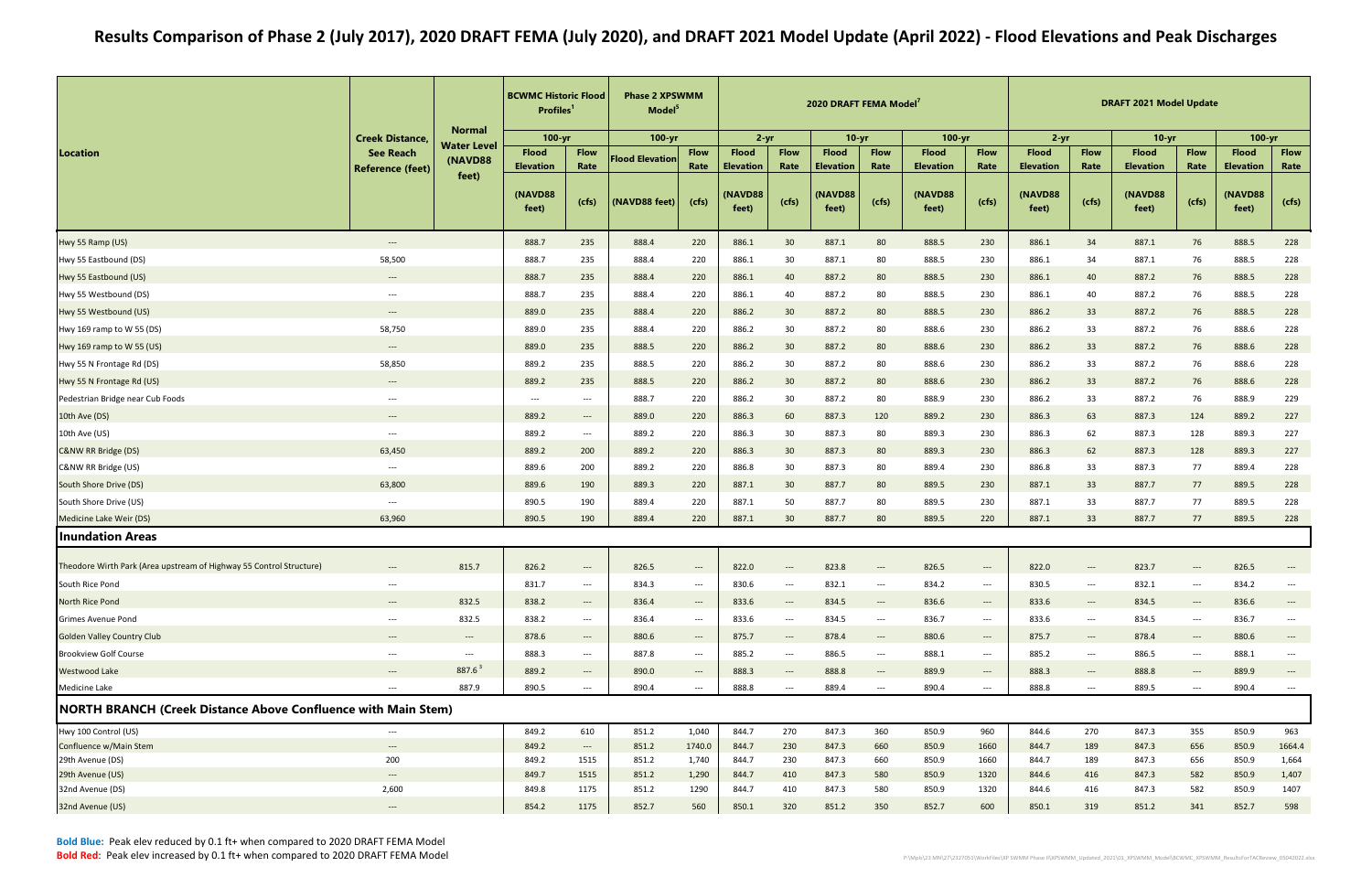|                                                      | <b>Creek Distance,</b>            |                                        | <b>BCWMC Historic Flood</b><br><b>Profiles</b> |                                                                | <b>Phase 2 XPSWMM</b><br>Model <sup>5</sup> |                                   |                                  |                                          | 2020 DRAFT FEMA Model <sup>7</sup> |                                        |                                  |                                          |                                  |                          | <b>DRAFT 2021 Model Update</b>   |                                          |                                  |                                   |
|------------------------------------------------------|-----------------------------------|----------------------------------------|------------------------------------------------|----------------------------------------------------------------|---------------------------------------------|-----------------------------------|----------------------------------|------------------------------------------|------------------------------------|----------------------------------------|----------------------------------|------------------------------------------|----------------------------------|--------------------------|----------------------------------|------------------------------------------|----------------------------------|-----------------------------------|
|                                                      |                                   | <b>Normal</b><br><b>Water Level</b>    | $100 - yr$                                     |                                                                | 100-yr                                      |                                   | $2 - yr$                         |                                          | $10-yr$                            |                                        | $100 - yr$                       |                                          | $2 - yr$                         |                          | $10-yr$                          |                                          | $100 - yr$                       |                                   |
| Location                                             | <b>See Reach</b>                  | (NAVD88                                | <b>Flood</b><br><b>Elevation</b>               | <b>Flow</b><br>Rate                                            | <b>Flood Elevation</b>                      | <b>Flow</b><br>Rate               | <b>Flood</b><br><b>Elevation</b> | <b>Flow</b><br>Rate                      | <b>Flood</b><br><b>Elevation</b>   | <b>Flow</b><br>Rate                    | <b>Flood</b><br><b>Elevation</b> | <b>Flow</b><br>Rate                      | <b>Flood</b><br><b>Elevation</b> | <b>Flow</b><br>Rate      | <b>Flood</b><br><b>Elevation</b> | <b>Flow</b><br>Rate                      | <b>Flood</b><br><b>Elevation</b> | <b>Flow</b><br>Rate               |
|                                                      | <b>Reference (feet)</b>           | feet)                                  | (NAVD88<br>feet)                               | (cfs)                                                          | (NAVD88 feet)                               | (cfs)                             | (NAVD88<br>feet)                 | (cfs)                                    | NAVD88<br>feet)                    | (cfs)                                  | (NAVD88<br>feet)                 | (cts)                                    | (NAVD88<br>feet)                 | (cfs)                    | (NAVD88<br>feet)                 | (cfs)                                    | (NAVD88<br>feet)                 | (cfs)                             |
| <b>Brunswick Avenue (DS)</b>                         | 3,000                             |                                        | 854.9                                          | 1175                                                           | 852.7                                       | 560.0                             | 850.1                            | 320                                      | 851.2                              | 350                                    | 852.7                            | 600                                      | 850.1                            | 319                      | 851.2                            | 341                                      | 852.7                            | 598.2                             |
| Brunswick Avenue (US)                                | $---$                             |                                        | 856.1                                          | 1175                                                           | 856.7                                       | 510                               | 854.4                            | 360                                      | 855.4                              | 320                                    | 856.9                            | 560                                      | 854.4                            | 360                      | 855.3                            | 326                                      | 856.8                            | 559                               |
| 34th Culvert (DS)                                    | 4,200                             |                                        | 863.0                                          | 700                                                            | 861.5                                       | 520                               | 860.8                            | 280                                      | 861.2                              | 350                                    | 861.6                            | 570                                      | 860.8                            | 277                      | 861.2                            | 348                                      | 861.6                            | 565                               |
| 34th Culvert (US)                                    | $\hspace{0.05cm} \cdots$          |                                        | 866.3                                          | 430                                                            | 867.2                                       | 500                               | 863.0                            | 230                                      | 865.1                              | 480                                    | 868.1                            | 570                                      | 862.9                            | 222                      | 865.1                            | 483                                      | 868.0                            | 560                               |
| Apartment Drive Crossing (DS)                        | $\hspace{0.05cm} \ldots$          |                                        | $---$                                          | $\hspace{0.05cm} \ldots \hspace{0.05cm}$                       | 868.3                                       | 570                               | 866.9                            | 230                                      | 867.4                              | 320                                    | 869.1                            | 790                                      | 866.9                            | 222                      | 867.4                            | 314                                      | 869.0                            | 778                               |
| <b>Apartment Drive Crossing (US)</b>                 | $---$                             |                                        | $\hspace{0.05cm} \dashrightarrow$              | $\hspace{0.05cm} \dashrightarrow$                              | 869.6                                       | 580                               | 867.8                            | 230                                      | 869.1                              | 320                                    | 870.6                            | 850                                      | 867.7                            | 222                      | 869.0                            | 314                                      | 870.6                            | 834                               |
| Douglas Drive (DS)                                   | 5,250                             |                                        | 870.2                                          | 670                                                            | 869.6                                       | 580                               | 867.8                            | 230                                      | 869.1                              | 320                                    | 870.6                            | 850                                      | 867.7                            | 222                      | 869.0                            | 314                                      | 870.6                            | 834                               |
| Douglas Drive (US)                                   | $---$                             |                                        | 870.3                                          | 670                                                            | 870.5                                       | 380                               | 868.3                            | 180                                      | 869.7                              | 240                                    | 870.7                            | 440                                      | 868.2                            | 178                      | 869.6                            | 239                                      | 870.6                            | 437                               |
| Edgewood Emb (DS)                                    | 5,600                             |                                        | 870.9                                          | 430                                                            | 871.0                                       | 380                               | 868.2                            | 180                                      | 869.7                              | 240                                    | 871.4                            | 440                                      | 868.1                            | 178                      | 869.6                            | 239                                      | 871.4                            | 437                               |
| Edgewood Emb (US)                                    | $\hspace{0.05cm} \dashrightarrow$ |                                        | 878.4                                          | 340                                                            | 880.4                                       | 340                               | 872.3                            | 170                                      | 875.7                              | 220                                    | 880.6                            | 400                                      | 872.0                            | 187                      | 875.5                            | 217                                      | 880.5                            | 395                               |
| Georgia Avenue (DS)                                  | 6,250                             |                                        | 878.4                                          | 305                                                            | 880.4                                       | 460                               | 872.3                            | 220                                      | 875.7                              | 310                                    | 880.6                            | 450                                      | 872.1                            | 211                      | 875.5                            | 320                                      | 880.5                            | 455                               |
| Georgia Avenue (US)                                  | $---$                             |                                        | 878.6                                          | 305                                                            | 880.8                                       | 520                               | 872.9                            | 220                                      | 875.8                              | 350                                    | 880.8                            | 510                                      | 872.8                            | 203                      | 875.5                            | 307                                      | 880.8                            | 506                               |
| 36th & Hampshire (DS)                                | 6,800                             |                                        | 878.6                                          | 260                                                            | 880.8                                       | 480                               | 872.9                            | $\hspace{0.05cm} \ldots \hspace{0.05cm}$ | 875.8                              | $\hspace{0.05cm} \ldots$               | 880.8                            | $\hspace{0.05cm} \ldots \hspace{0.05cm}$ | 872.8                            | $--$                     | 875.5                            | $\hspace{0.05cm} \ldots \hspace{0.05cm}$ | 880.8                            | $\hspace{0.05cm} \cdots$          |
| 36th & Hampshire (US)                                | 6,980                             |                                        | 879.2                                          | 260                                                            | 881.3                                       | 280                               | 875.0                            | 150                                      | 876.3                              | 180                                    | 881.5                            | 310                                      | 875.0                            | 166                      | 876.0                            | 233                                      | 881.5                            | 363                               |
| Louisiana Ave. (DS) (Street Elevation Approx. 882.4) | 8,000                             |                                        | 881.2                                          | $\hspace{0.05cm} \ldots \hspace{0.05cm}$                       | 883.3                                       | 490                               | 880.1                            | 120                                      | 881.6                              | 190                                    | 883.1                            | 470                                      | 881.6                            | 112                      | 882.9                            | 176                                      | 883.3                            | 485                               |
| Maryland Ave. (Street Elevation Approx. 885.7)       | 8,500                             |                                        | $\hspace{0.05cm} \dashrightarrow$              | $\hspace{0.05cm} \dashrightarrow$                              | 886.0                                       | 260                               | 881.7                            | 70                                       | 884.0                              | 80                                     | 886.5                            | 250                                      | 882.7                            | 63                       | 885.4                            | 138                                      | 886.5                            | 321                               |
| Oregon Ave. (Street Elevation Approx. 885.4)         | 9,000                             |                                        | $\hspace{0.05cm} \dashrightarrow$              | $\hspace{0.05cm} \ldots \hspace{0.05cm}$                       | 888.5                                       | 90                                | 882.9                            | 60                                       | 885.2                              | 80                                     | 888.3                            | 100                                      | 883.3                            | 63                       | 885.4                            | 77                                       | 888.3                            | 97                                |
| MN & S RR (Street Elevation Approx. 889.1)           | 9,300                             |                                        | $---$                                          | $\qquad \qquad - -$                                            | 889.6                                       | 90.0                              | 884.2                            | 60                                       | 886.5                              | 80                                     | 889.8                            | 100                                      | 884.3                            | 62.7                     | 886.6                            | 77.0                                     | 889.9                            | 97.3                              |
| East Winnetka Pond Inlet (Control Structure)         | 9,500                             |                                        | 888.2                                          | $\hspace{0.05cm} \ldots \hspace{0.05cm}$                       | 890.9                                       | 100                               | 884.5                            | 70                                       | 886.8                              | 90                                     | 890.2                            | 110                                      | 884.6                            | 65                       | 886.9                            | 76                                       | 890.3                            | 169                               |
| Service Road (West Winnetka Pond-DS)                 |                                   |                                        | $---$                                          | $\qquad \qquad \cdots$                                         | 890.9                                       | 190                               | 884.5                            | 70                                       | 886.8                              | 80                                     | 890.2                            | 170                                      | 884.6                            | 65                       | 886.9                            | 76                                       | 890.3                            | 169                               |
| Service Road (West Winnetka Pond- US)                | 10,000                            |                                        | 888.2                                          | $\hspace{0.05cm} \dashrightarrow$                              | 891.1                                       | 190                               | 884.6                            | 70                                       | 887.0                              | 80                                     | 890.5                            | 170                                      | 884.7                            | 65                       | 887.1                            | 76                                       | 890.5                            | 169                               |
| Winnetka Ave. (DS)                                   | 10,600                            |                                        | 888.2                                          | $\hspace{0.1em} \dashrightarrow \hspace{0.1em} \hspace{0.1em}$ | 891.1                                       | 220                               | 884.6                            | 80                                       | 887.0                              | 130                                    | 890.5                            | 240                                      | 884.7                            | 79                       | 887.1                            | 132                                      | 890.5                            | 252                               |
| Winnetka Ave. (US)                                   | $\hspace{0.05cm} \dashrightarrow$ |                                        | 889.2                                          | $\hspace{0.05cm} \dashrightarrow$                              | 891.3                                       | 270                               | 885.0                            | 80                                       | 887.5                              | 140                                    | 891.1                            | 310                                      | 885.0                            | 81                       | 887.6                            | 143                                      | 891.2                            | 311                               |
| Boone Ave. (DS)                                      | 13,500                            |                                        | 889.5                                          | $\hspace{0.1em}-\hspace{0.1em}-\hspace{0.1em}-\hspace{0.1em}$  | 891.4                                       | 730                               | 885.6                            | 140                                      | 887.6                              | 200                                    | 891.1                            | 750                                      | 885.6                            | 141                      | 887.6                            | 187                                      | 891.2                            | 731                               |
| Boone Ave. (US)                                      | $\hspace{0.05cm} \dashrightarrow$ |                                        | 889.7                                          | $\hspace{0.05cm} \dashrightarrow$                              | 891.4                                       | 270                               | 886.9                            | 150                                      | 888.2                              | 200                                    | 891.1                            | 330                                      | 887                              | 147                      | 888                              | 199                                      | 891                              | 328                               |
| Northwood Pond                                       | $---$                             |                                        | 889.7                                          | $\hspace{0.1em} \cdots$                                        | 891.4                                       | 270                               | 886.9                            | 150                                      | 888.2                              | 200                                    | 891.1                            | 330                                      | 887                              | 147                      | 888                              | 199                                      | 891                              | 328                               |
| TH 169 (DS)                                          | 16,850                            |                                        | 889.7                                          | $\hspace{0.05cm} \dashrightarrow$                              | 893.0                                       | 270                               | 887.1                            | 150                                      | 888.4                              | 200                                    | 891.8                            | 330                                      | 887                              | 147                      | 888                              | 199                                      | 892                              | 328                               |
| TH 169(US)                                           | $\hspace{0.05cm} \dashrightarrow$ |                                        | 890.7                                          | $\hspace{0.05cm} \dashrightarrow$                              | 893.1                                       | 750                               | 888.9                            | 150                                      | 890.7                              | 200                                    | 892.9                            | 330                                      | 889                              | 147                      | 891                              | 199                                      | 893                              | 328                               |
| Rockford Road (DS)                                   | 18,350                            |                                        | 890.7                                          | $\hspace{0.05cm} \dashrightarrow$                              | 893.1                                       | 750                               | 888.9                            | 150                                      | 890.7                              | 200                                    | 892.9                            | 330                                      | 889                              | 147                      | 891                              | 199                                      | 893                              | 328                               |
| Rockford Road (US)                                   | $\hspace{0.05cm} \dashrightarrow$ |                                        | 898.7                                          | $\qquad \qquad - -$                                            | 897.2                                       | $\qquad \qquad \cdots$            | 893.3                            | $\qquad \qquad - -$                      | 894.8                              | $---$                                  | 897.1                            | $---$                                    | 893.3                            | $\hspace{0.05cm} \ldots$ | 894.8                            | $---$                                    | 897.1                            | $\qquad \qquad \cdots$            |
| <b>Inundation Areas</b>                              |                                   |                                        |                                                |                                                                |                                             |                                   |                                  |                                          |                                    |                                        |                                  |                                          |                                  |                          |                                  |                                          |                                  |                                   |
| <b>Bassett Creek Park</b>                            | $\hspace{0.05cm} \dashrightarrow$ | 840.6                                  | 849.7                                          | $\cdots$                                                       | 851.2                                       | $\hspace{0.05cm} \dashrightarrow$ | 844.7                            | $\hspace{0.05cm} \ldots$                 | 847.3                              | $\hspace{0.1em} \ldots \hspace{0.1em}$ | 850.9                            | $\hspace{0.05cm} \dashrightarrow$        | 844.6                            | $---$                    | 847.3                            | $\hspace{0.1em} \ldots \hspace{0.1em}$   | 850.9                            | $\qquad \qquad \cdots$            |
| <b>Edgewood Avenue Pond</b>                          | $\hspace{0.05cm} \ldots$          | $\hspace{0.1em} \ldots \hspace{0.1em}$ | 878.4                                          | $\hspace{0.05cm} \dashrightarrow$                              | 880.4                                       | $\qquad \qquad \text{---}$        | 872.3                            | $\hspace{0.05cm} \ldots \hspace{0.05cm}$ | 875.7                              | $--$                                   | 880.6                            | $\hspace{0.05cm} \ldots \hspace{0.05cm}$ | 872.0                            | $\hspace{0.05cm} \ldots$ | 875.5                            | $\qquad \qquad \text{---}$               | 880.5                            | $\hspace{0.05cm} \dashrightarrow$ |
| Winnetka Pond (DS of Winnetka Avenue)                | $---$                             | 879.8                                  | 888.2                                          | $\hspace{0.05cm} \dashrightarrow$                              | 890.9                                       | $\qquad \qquad \cdots$            | 884.5                            | $---$                                    | 886.8                              | $---$                                  | 890.2                            | $---$                                    | 884.6                            | $---$                    | 886.9                            | $\qquad \qquad - -$                      | 890.3                            | $\hspace{0.1em} \dashrightarrow$  |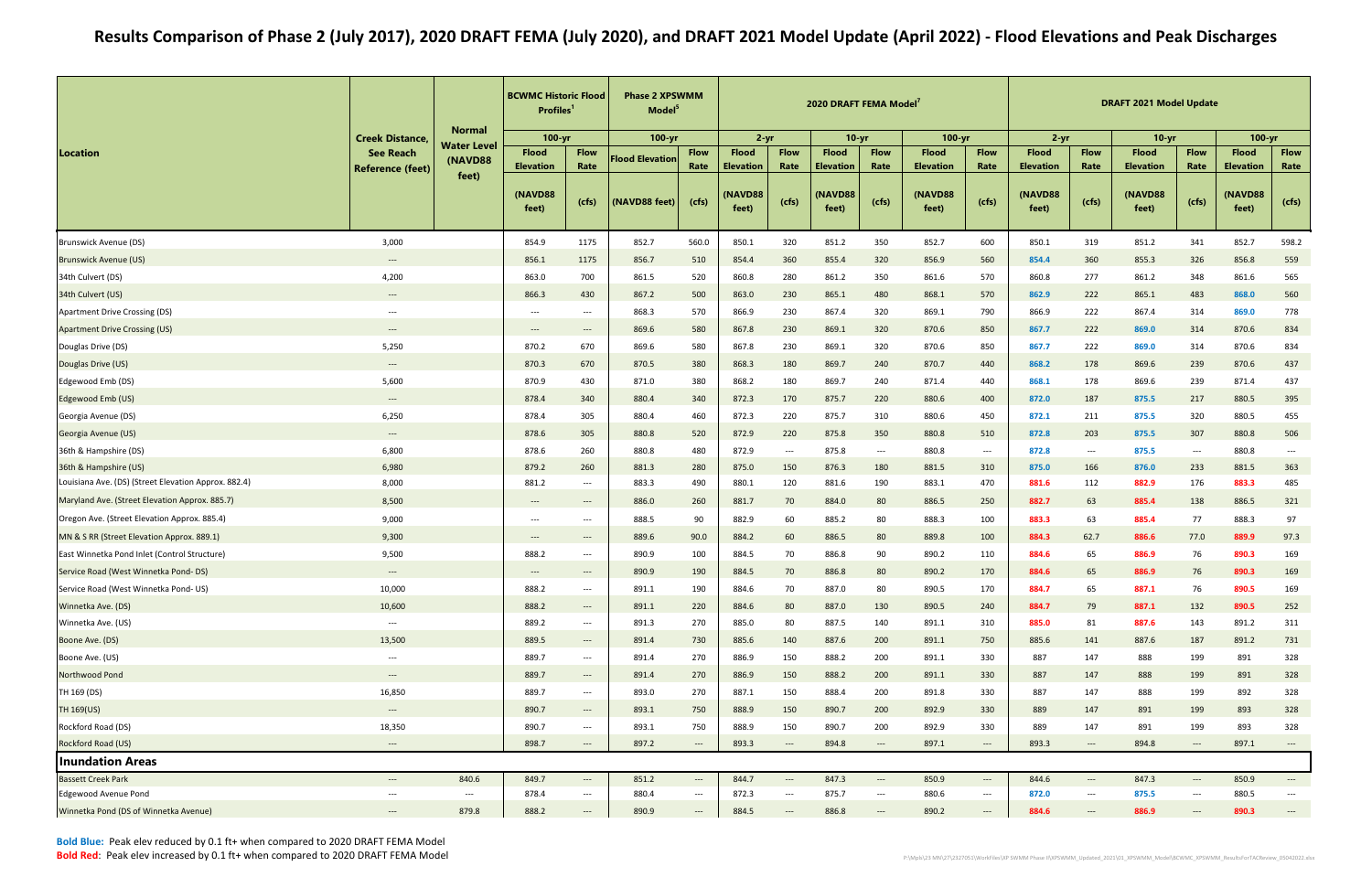Bold Blue: Peak elev reduced by 0.1 ft+ when compared to 2020 DRAFT FEMA ModelBold Red: Peak elev increased by 0.1 ft+ when compared to 2020 DRAFT FEMA Model

|                                                                                   |                                             | <b>Normal</b>        | <b>BCWMC Historic Flood</b><br><b>Profiles</b> |                                          | <b>Phase 2 XPSWMM</b><br>Model <sup>5</sup> |                                   |                                  |                                        | 2020 DRAFT FEMA Model     |                                   |                                  |                                   |                                  |                                          | <b>DRAFT 2021 Model Update</b>   |                                          |                                  |                                   |
|-----------------------------------------------------------------------------------|---------------------------------------------|----------------------|------------------------------------------------|------------------------------------------|---------------------------------------------|-----------------------------------|----------------------------------|----------------------------------------|---------------------------|-----------------------------------|----------------------------------|-----------------------------------|----------------------------------|------------------------------------------|----------------------------------|------------------------------------------|----------------------------------|-----------------------------------|
|                                                                                   | <b>Creek Distance,</b>                      | <b>Water Level</b>   | $100 - yr$                                     |                                          | 100-yr                                      |                                   | $2 - yr$                         |                                        | $10 - yr$                 |                                   | $100 - yr$                       |                                   | $2 - yr$                         |                                          | $10 - yr$                        |                                          | $100 - yr$                       |                                   |
| Location                                                                          | <b>See Reach</b><br><b>Reference (feet)</b> | (NAVD88              | <b>Flood</b><br><b>Elevation</b>               | <b>Flow</b><br>Rate                      | <b>Flood Elevation</b>                      | <b>Flow</b><br>Rate               | <b>Flood</b><br><b>Elevation</b> | <b>Flow</b><br>Rate                    | <b>Flood</b><br>Elevation | <b>Flow</b><br>Rate               | <b>Flood</b><br><b>Elevation</b> | <b>Flow</b><br>Rate               | <b>Flood</b><br><b>Elevation</b> | <b>Flow</b><br>Rate                      | <b>Flood</b><br><b>Elevation</b> | <b>Flow</b><br>Rate                      | <b>Flood</b><br><b>Elevation</b> | <b>Flow</b><br>Rate               |
|                                                                                   |                                             | feet)                | (NAVD88<br>feet)                               | (cfs)                                    | (NAVD88 feet)                               | (cfs)                             | (NAVD88<br>feet)                 | (cfs)                                  | (NAVD88<br>feet)          | (cfs)                             | <b>(NAVD88)</b><br>feet)         | (cfs)                             | (NAVD88<br>feet)                 | (cfs)                                    | (NAVD88<br>feet)                 | (cfs)                                    | (NAVD88<br>feet)                 | (cfs)                             |
| Northwood Park                                                                    | ---                                         | $\hspace{0.05cm}---$ | 889.5                                          | $\hspace{0.05cm} \ldots$                 | 891.3                                       | $\hspace{0.05cm} \ldots$          | 885.0                            | $\hspace{0.05cm} \ldots$               | 887.5                     | $--$                              | 891.1                            | $\hspace{0.05cm}---$              | 885.0                            | $--$                                     | 887.6                            | $\hspace{0.05cm}---$                     | 891.2                            | $\hspace{0.05cm}---$              |
| Northwood Pond                                                                    | $\qquad \qquad - -$                         | 884.6                | 889.7                                          | $\hspace{0.05cm} \ldots$                 | 891.4                                       | $---$                             | 886.9                            | $\hspace{0.1em} \ldots \hspace{0.1em}$ | 888.2                     | $\hspace{0.05cm} \ldots$          | 891.1                            | $\hspace{0.05cm} \ldots$          | 886.9                            | $---$                                    | 888.2                            | $---$                                    | 891.2                            | $\qquad \qquad - -$               |
| <b>SWEENEY LAKE BRANCH (Creek Distance Upstream of Confluence with Main Stem)</b> |                                             |                      |                                                |                                          |                                             |                                   |                                  |                                        |                           |                                   |                                  |                                   |                                  |                                          |                                  |                                          |                                  |                                   |
| Confluence w/Main Stem                                                            | $\hspace{0.05cm} \ldots$                    |                      | 827.2                                          | $\hspace{0.05cm} \dashrightarrow$        | 827.2                                       | 1,460                             | 823.7                            | 470                                    | 825.3                     | 780                               | 827.3                            | 1,480                             | 823.7                            | 466                                      | 825.3                            | 775                                      | 827.3                            | 1,483                             |
| Courage Center Downstream Crossing (DS)                                           | 700                                         |                      | 827.2                                          | $\hspace{0.05cm} \dashrightarrow$        | 827.2                                       | 170                               | 823.7                            | 100                                    | 825.3                     | 130                               | 827.3                            | 170                               | 823.7                            | 94                                       | 825.3                            | 134                                      | 827.3                            | 171                               |
| <b>Courage Center Downstream Crossing (US)</b>                                    | $\hspace{0.05cm} \ldots \hspace{0.05cm}$    |                      | 829.2                                          | $\hspace{0.05cm} \dashrightarrow$        | 828.0                                       | 170                               | 825.3                            | 100                                    | 826.4                     | 130                               | 828.0                            | 170                               | 825.3                            | 99                                       | 826.4                            | 142                                      | 828.0                            | 193                               |
| Courage Center Upstream Crossing (DS)                                             | ---                                         |                      | $\overline{\phantom{a}}$                       | $\hspace{0.05cm} \ldots$                 | 828.0                                       | 170                               | 825.3                            | 100                                    | 826.4                     | 130                               | 828.0                            | 170                               | 825.3                            | 99                                       | 826.4                            | 142                                      | 828.0                            | 193                               |
| Courage Center Upstream Crossing (US)                                             | $\hspace{0.05cm} \ldots \hspace{0.05cm}$    |                      | $\qquad \qquad - -$                            | $\hspace{0.05cm} \ldots$                 | 830.6                                       | 170                               | 826.3                            | 100                                    | 828.4                     | 130                               | 830.6                            | 170                               | 826.3                            | 94                                       | 828.3                            | 134                                      | 830.6                            | 171                               |
| Courage Center & Hidden Lakes Parkway (DS)                                        | 900                                         |                      | 829.2                                          | $\hspace{0.05cm} \ldots$                 | 830.6                                       | 170                               | 826.3                            | 90                                     | 828.4                     | 130                               | 830.6                            | 170                               | 826.3                            | 94                                       | 828.3                            | 133                                      | 830.6                            | 172                               |
| Courage Center & Hidden Lakes Parkway (US)                                        | $\hspace{0.05cm} \ldots \hspace{0.05cm}$    |                      | 831.2                                          | $\hspace{0.05cm} \dashrightarrow$        | 831.9                                       | 170                               | 826.9                            | 90                                     | 829.2                     | 130                               | 831.9                            | 170                               | 826.8                            | 94                                       | 829.1                            | 133                                      | 831.8                            | 172                               |
| Precast Concrete Dam (DS)                                                         | 1,700                                       |                      | 831.7                                          | $\hspace{0.05cm} \ldots$                 | 831.9                                       | 170                               | 826.9                            | 90                                     | 829.2                     | 130                               | 831.9                            | 170                               | 826.8                            | 94                                       | 829.1                            | 133                                      | 831.8                            | 172                               |
| <b>Sweeney Lake</b>                                                               | $\qquad \qquad - -$                         |                      | 831.7                                          | $\hspace{0.05cm} \cdots$                 | 831.9                                       | 170                               | 828.4                            | 90                                     | 829.2                     | 130                               | 831.9                            | 170                               | 828.4                            | 94                                       | 829.2                            | 133                                      | 831.8                            | 172                               |
| Union Pacific RR (DS)                                                             | 6,800                                       |                      | 831.7                                          | $\hspace{0.05cm} \dashrightarrow$        | 831.9                                       | 400                               | 828.4                            | 140                                    | 829.2                     | 230                               | 831.9                            | 400                               | 828.4                            | 133                                      | 829.2                            | 224                                      | 831.8                            | 395                               |
| Union Pacific RR (US)                                                             | $\cdots$                                    |                      | 835.8                                          | 311                                      | 836.3                                       | 480                               | 829.9                            | 130                                    | 831.6                     | 240                               | 836.1                            | 480                               | 829.8                            | 133                                      | 831.5                            | 232                                      | 836.0                            | 474                               |
| Hwy 55 (DS)                                                                       | 8,150                                       |                      | 835.8                                          | 680                                      | 836.8                                       | 860                               | 833.5                            | 320                                    | 834.9                     | 520                               | 836.7                            | 850                               | 833.5                            | 320                                      | 834.9                            | 504                                      | 836.6                            | 834                               |
| <b>Hwy 55 (US)</b>                                                                | $\qquad \qquad \cdots$                      |                      | 836.9                                          | 680                                      | 838.4                                       | 310                               | 834.1                            | 160                                    | 836.0                     | 200                               | 838.4                            | 300                               | 834.1                            | 158                                      | 836.0                            | 193                                      | 838.3                            | 297                               |
| <b>MN &amp; S RR (DS)</b>                                                         | 9,000                                       |                      | 836.9                                          | 233                                      | 838.4                                       | 260                               | 834.1                            | 150                                    | 836.0                     | 180                               | 838.4                            | 250                               | 834.1                            | 149                                      | 836.0                            | 180                                      | 838.3                            | 250                               |
| MN & S RR (US)                                                                    | $\hspace{0.05cm} \ldots \hspace{0.05cm}$    |                      | 839.5                                          | 233                                      | 841.7                                       | 260                               | 834.9                            | 150                                    | 837.6                     | 180                               | 841.3                            | 250                               | 834.8                            | 166                                      | 837.5                            | 216                                      | 841.3                            | 251                               |
| Breck Pond & Control Structure (US)                                               | 9,580                                       |                      | 839.9                                          | 296                                      | 842.5                                       | 270                               | 835.4                            | 170                                    | 838.3                     | 220                               | 842.5                            | 250                               | 835.3                            | 166                                      | 838.3                            | 216                                      | 842.4                            | 251                               |
| TH 100 (DS) (Breck Pond)                                                          | 10,400                                      |                      | 839.9                                          | 298                                      | 842.5                                       | 440                               | 835.4                            | 150                                    | 838.3                     | 210                               | 842.5                            | 450                               | 835.3                            | 149                                      | 838.3                            | 227                                      | 842.4                            | 472                               |
| TH 100 (US)                                                                       | $\hspace{0.05cm} \ldots \hspace{0.05cm}$    |                      | 845.4                                          | 298                                      | 851.0                                       | 500                               | 844.3                            | 150                                    | 845.0                     | 230                               | 846.8                            | 470                               | 844.3                            | 142                                      | 845.0                            | 219                                      | 846.8                            | 486                               |
| Turners Crossroad (US)                                                            | 10,950                                      |                      | 854.9                                          | 241                                      | 857.2                                       | 430                               | 848.9                            | 120                                    | 851.7                     | 180                               | 857.1                            | 410                               | 848.8                            | 120                                      | 851.6                            | 180                                      | 857.1                            | 416                               |
| Glenwood Pond A                                                                   | $---$                                       |                      | 854.9                                          | $---$                                    | 857.2                                       | $---$                             | 848.9                            | $---$                                  | 851.7                     | $\hspace{0.05cm} \ldots$          | 857.1                            | $---$                             | 848.8                            | $---$                                    | 851.6                            | $---$                                    | 857.1                            | $\overline{\phantom{a}}$          |
| MN & S RR (DS)                                                                    | 11,550                                      |                      | 854.9                                          | 233                                      | 857.2                                       | 440                               | 848.9                            | 30                                     | 851.7                     | 50                                | 857.1                            | 180                               | 848.8                            | 32                                       | 851.6                            | 46                                       | 857.1                            | 185                               |
| MN & S RR (US)                                                                    |                                             |                      | 855.0                                          | 233                                      | 857.2                                       | 440                               | 848.9                            | 30                                     | 851.7                     | 50                                | 857.1                            | 180                               | 848.8                            | 32                                       | 851.6                            | 46                                       | 857.1                            | 185                               |
| <b>Glenwood Pond B</b>                                                            | $\hspace{0.05cm} \ldots \hspace{0.05cm}$    |                      | 855.0                                          |                                          | 857.2                                       |                                   | 848.9                            | $\hspace{0.1em} \dashrightarrow$       | 851.7                     | $\hspace{0.05cm} \dashrightarrow$ | 857.1                            | $\hspace{0.1em} \dashrightarrow$  | 848.8                            | $\hspace{0.1em} \dashrightarrow$         | 851.6                            | $\hspace{0.05cm} \dashrightarrow$        | 857.1                            |                                   |
|                                                                                   | $---$                                       |                      | 855.0                                          | $\hspace{0.05cm} \dashrightarrow$<br>84  |                                             | $\sim$                            |                                  | 60                                     |                           | 70                                | 857.1                            |                                   | 848.8                            |                                          | 851.6                            |                                          | 857.1                            | $\hspace{0.05cm} \cdots$<br>115   |
| Glenwood Ave (DS)                                                                 | $\hspace{0.05cm} \ldots \hspace{0.05cm}$    |                      |                                                |                                          | 857.2                                       | 100                               | 848.9                            |                                        | 851.7                     |                                   |                                  | 120                               |                                  | 59                                       |                                  | 71                                       |                                  |                                   |
| Glenwood Ave (US)<br><b>Duck Pond</b>                                             | $---$                                       |                      | 855.0<br>855.0                                 | 84                                       | 857.2<br>857.2                              | 100                               | 849.4                            | 60                                     | 852.1                     | 90                                | 857.1<br>857.1                   | 100                               | 849.4<br>849.4                   | 59                                       | 852.0                            | 89                                       | 857.1<br>857.1                   | 100                               |
|                                                                                   | ---                                         |                      |                                                | $\hspace{0.05cm} \dashrightarrow$        |                                             | $\qquad \qquad \text{---}$        | 849.4                            | 60                                     | 852.1                     | 70                                |                                  | 120                               |                                  | $\hspace{0.05cm} \dashrightarrow$        | 852.0                            | $\hspace{0.05cm} \ldots \hspace{0.05cm}$ |                                  | $\overline{\phantom{a}}$          |
| MN & S RR (DS)                                                                    | ---                                         |                      | 855.0                                          | 233                                      | 857.2                                       | 560                               | 849.4                            | 210                                    | 852.1                     | 320                               | 857.1                            | 570                               | 849.4                            | 213                                      | 852.0                            | 315                                      | 857.1                            | 567                               |
| MN & S RR (US)                                                                    | $\hspace{0.05cm}---\hspace{0.05cm}$         |                      | 858.9                                          | 233                                      | 859.4                                       | 300                               | 852.9                            | 80                                     | 855.9                     | 110                               | 859.3                            | 330                               | 852.9                            | 79                                       | 855.9                            | 108                                      | 859.3                            | 360                               |
| <b>Ravine Storage Area</b>                                                        | $---$                                       |                      | 858.9                                          | $\hspace{0.05cm} \dashrightarrow$        | 859.4                                       | 90                                | 852.9                            | 60                                     | 855.9                     | 70                                | 859.3                            | 120                               | 852.9                            | 59                                       | 855.9                            | 71                                       | 859.3                            | 115                               |
| Courtlawn Pond                                                                    | $\hspace{0.05cm} \textbf{---}$              |                      | 873.1                                          | $\hspace{0.05cm} \dashrightarrow$        | 873.6                                       | 120                               | 871.9                            | 20                                     | 873.2                     | 40                                | 873.6                            | 120                               | 871.9                            | 17                                       | 873.2                            | 38                                       | 873.6                            | 113                               |
| <b>East Ring Pond</b>                                                             | $\hspace{0.05cm} \ldots \hspace{0.05cm}$    |                      | 879.0                                          | $\hspace{0.05cm} \dashrightarrow$        | 879.4                                       | 180                               | 876.1                            | 20                                     | 877.3                     | 50                                | 879.4                            | 180                               | 876.1                            | 22                                       | 877.3                            | 46                                       | 879.4                            | 181                               |
| 78" RCP Equalizer                                                                 | 18,800                                      |                      | $\hspace{0.05cm} \ldots$                       | $---$                                    | 879.4                                       | 480                               | 876.1                            | 80                                     | 877.3                     | 170                               | 879.4                            | 480                               | 876.1                            | 80                                       | 877.3                            | 176                                      | 879.4                            | 476                               |
| <b>West Ring Pond</b>                                                             | $---$                                       |                      | 879.0                                          | $---$                                    | 879.4                                       | $\hspace{0.1em} \dashrightarrow$  | 876.1                            | $\hspace{0.1em} \dashrightarrow$       | 877.3                     | $\hspace{0.05cm} \dashrightarrow$ | 879.4                            | $\hspace{0.05cm} \ldots$          | 876.1                            | $\hspace{0.1em} \dashrightarrow$         | 877.3                            | $\hspace{0.05cm} \dashrightarrow$        | 879.4                            | $\hspace{0.05cm} \dashrightarrow$ |
| <b>Ravine Storage Area Overflow</b>                                               |                                             |                      |                                                |                                          |                                             |                                   |                                  |                                        |                           |                                   |                                  |                                   |                                  |                                          |                                  |                                          |                                  |                                   |
| Glenwood Pond B                                                                   | $\hspace{0.05cm} \textbf{---}$              |                      | 855.0                                          | $\hspace{0.05cm} \ldots$                 | 857.2                                       | $\hspace{0.05cm} \dashrightarrow$ | 848.9                            | $---$                                  | 851.7                     | $--$                              | 857.1                            | $\hspace{0.05cm}---$              | 848.8                            | $--$                                     | 851.6                            | $\hspace{0.05cm}---$                     | 857.1                            | $\hspace{0.05cm} \ldots$          |
| MN & S RR (DS)                                                                    | $\hspace{0.05cm} \ldots \hspace{0.05cm}$    |                      | 855.0                                          | $\hspace{0.05cm} \dashrightarrow$        | 857.2                                       | $---$                             | 849.4                            | $---$                                  | 852.1                     | $\hspace{0.05cm} \dashrightarrow$ | 857.1                            | $\hspace{0.05cm} \dashrightarrow$ | 849.4                            | $---$                                    | 852.0                            | $---$                                    | 857.1                            | $\hspace{0.05cm} \dashrightarrow$ |
| MN & S RR (US)                                                                    | ---                                         |                      | 857.3                                          | $\hspace{0.05cm} \ldots \hspace{0.05cm}$ | 858.9                                       | $\hspace{0.05cm} \cdots$          | 850.2                            | $\hspace{0.05cm} \dashrightarrow$      | 852.4                     | $\hspace{0.05cm} \dashrightarrow$ | 858.8                            | ---                               | 850.2                            | $\hspace{0.05cm} \ldots \hspace{0.05cm}$ | 852.3                            | ---                                      | 858.9                            | $\overline{\phantom{a}}$          |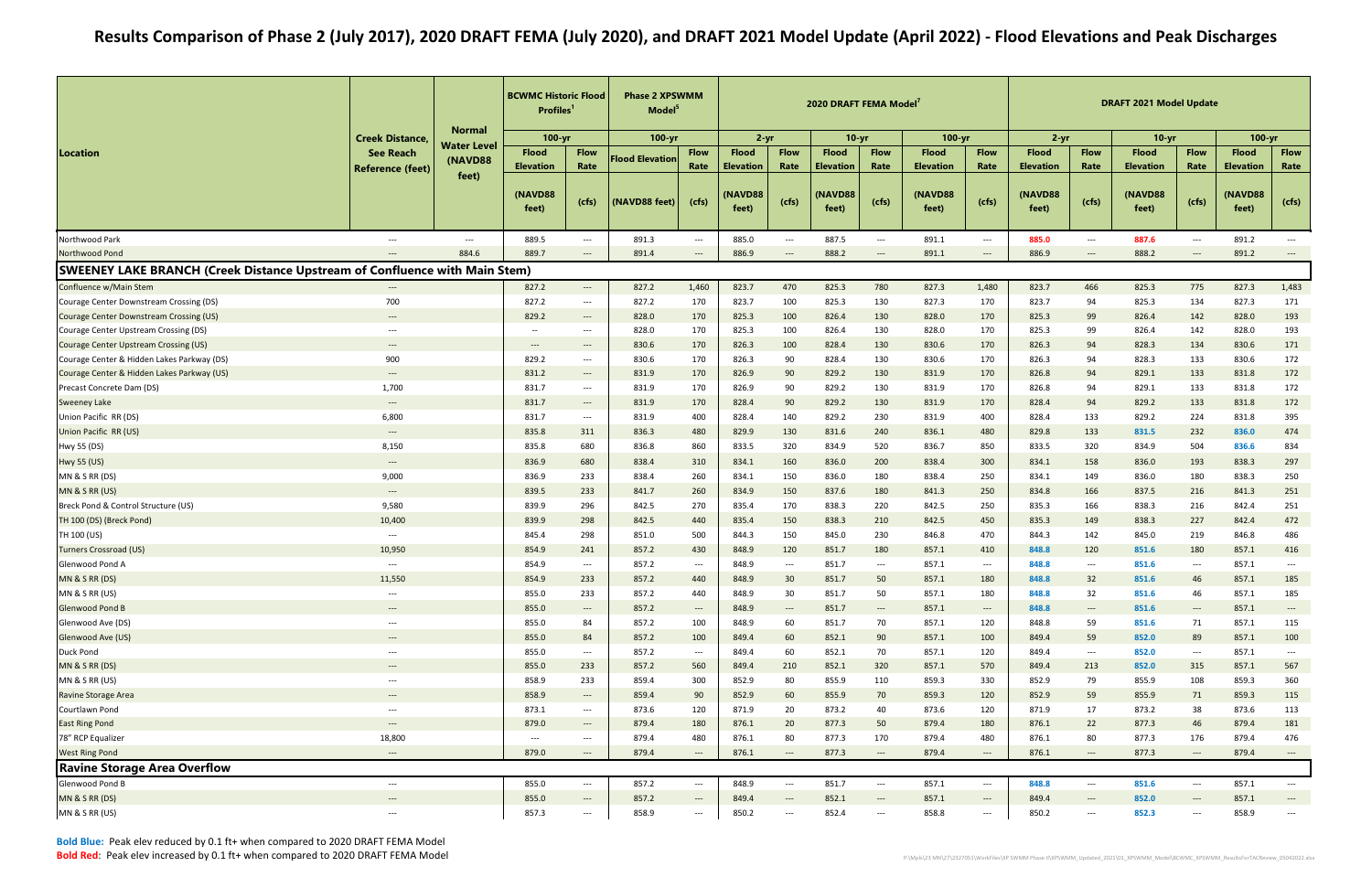|                                                                                       |                                          | <b>Normal</b>      | <b>BCWMC Historic Flood</b><br>Profiles <sup>1</sup> |                                                               | <b>Phase 2 XPSWMM</b><br>Model <sup>5</sup> |                                                               |                                  |                                  | 2020 DRAFT FEMA Model            |                                                               |                                  |                                                               |                                  |                                                               | <b>DRAFT 2021 Model Update</b>   |                                          |                                  |                                          |
|---------------------------------------------------------------------------------------|------------------------------------------|--------------------|------------------------------------------------------|---------------------------------------------------------------|---------------------------------------------|---------------------------------------------------------------|----------------------------------|----------------------------------|----------------------------------|---------------------------------------------------------------|----------------------------------|---------------------------------------------------------------|----------------------------------|---------------------------------------------------------------|----------------------------------|------------------------------------------|----------------------------------|------------------------------------------|
|                                                                                       | <b>Creek Distance,</b>                   | <b>Water Level</b> | $100 - yr$                                           |                                                               | 100-yr                                      |                                                               | $2 - yr$                         |                                  | $10 - yr$                        |                                                               | $100 - yr$                       |                                                               | $2 - yr$                         |                                                               | $10 - yr$                        |                                          | $100 - yr$                       |                                          |
| Location                                                                              | <b>See Reach</b>                         | <b>(NAVD88)</b>    | <b>Flood</b><br><b>Elevation</b>                     | <b>Flow</b><br>Rate                                           | <b>Flood Elevation</b>                      | <b>Flow</b><br>Rate                                           | <b>Flood</b><br><b>Elevation</b> | <b>Flow</b><br>Rate              | <b>Flood</b><br><b>Elevation</b> | <b>Flow</b><br>Rate                                           | <b>Flood</b><br><b>Elevation</b> | <b>Flow</b><br>Rate                                           | <b>Flood</b><br><b>Elevation</b> | <b>Flow</b><br>Rate                                           | <b>Flood</b><br><b>Elevation</b> | <b>Flow</b><br>Rate                      | <b>Flood</b><br><b>Elevation</b> | <b>Flow</b><br>Rate                      |
|                                                                                       | <b>Reference (feet)</b>                  | feet)              | (NAVD88<br>feet)                                     | (cfs)                                                         | (NAVD88 feet)                               | (cfs)                                                         | (NAVD88<br>feet)                 | (cfs)                            | <b>NAVD88</b><br>feet)           | (cfs)                                                         | (NAVD88<br>feet)                 | (cfs)                                                         | <b>(NAVD88)</b><br>feet)         | (cfs)                                                         | (NAVD88<br>feet)                 | (cfs)                                    | <b>(NAVD88</b><br>feet)          | (cfs)                                    |
| <b>Storage Area</b>                                                                   | $---$                                    |                    | 857.3                                                | $\hspace{0.1em} \dashrightarrow$                              | 858.9                                       | $\hspace{0.05cm} \cdots$                                      | 850.2                            | $\hspace{0.1em} \dashrightarrow$ | 852.4                            | $\hspace{0.05cm}---$                                          | 858.8                            | $\hspace{0.1em} \dashrightarrow$                              | 850.2                            | $\hspace{0.1em} \dashrightarrow$                              | 852.3                            | $\hspace{0.05cm} \dashrightarrow$        | 858.9                            | $\hspace{0.05cm} \ldots$                 |
| Glenwood Ave (DS)                                                                     | $---$                                    |                    | 857.3                                                | $\hspace{0.05cm} \dashrightarrow$                             | 858.9                                       | $\hspace{0.05cm} \ldots \hspace{0.05cm}$                      | 850.2                            | $---$                            | 852.4                            | $--$                                                          | 858.8                            | $\hspace{0.05cm} \ldots$                                      | 850.2                            | $\hspace{0.05cm} \dashrightarrow$                             | 852.3                            | $\hspace{0.05cm} \ldots \hspace{0.05cm}$ | 858.9                            | $---$                                    |
| Glenwood Ave (US)                                                                     | $\hspace{0.05cm} \dashrightarrow$        |                    | 858.9                                                | $\hspace{0.05cm} \dashrightarrow$                             | 859.4                                       | $\hspace{0.1em}-\hspace{0.1em}-\hspace{0.1em}-\hspace{0.1em}$ | 852.9                            | $\hspace{0.1em} \ldots$          | 855.9                            | $\hspace{0.1em}-\hspace{0.1em}-\hspace{0.1em}-\hspace{0.1em}$ | 859.3                            | $\hspace{0.1em} \dashrightarrow$                              | 852.9                            | $\hspace{0.1em} \dashrightarrow$                              | 855.9                            | $\hspace{0.05cm} \dashrightarrow$        | 859.3                            | $\hspace{0.05cm} \dashrightarrow$        |
| Ravine Storage Area                                                                   | $\hspace{0.05cm}---\hspace{0.05cm}$      |                    | 858.9                                                | $---$                                                         | 859.4                                       | $\hspace{0.05cm} \ldots \hspace{0.05cm}$                      | 852.9                            | $---$                            | 855.9                            | $---$                                                         | 859.3                            | $---$                                                         | 852.9                            | $---$                                                         | 855.9                            | $\hspace{0.05cm} \dashrightarrow$        | 859.3                            | $\hspace{0.05cm} \ldots \hspace{0.05cm}$ |
| <b>Inundation Areas</b>                                                               |                                          |                    |                                                      |                                                               |                                             |                                                               |                                  |                                  |                                  |                                                               |                                  |                                                               |                                  |                                                               |                                  |                                          |                                  |                                          |
| Sweeney Lake                                                                          | $\hspace{0.05cm}---\hspace{0.05cm}$      | 827.2 <sup>4</sup> | 831.7                                                | $---$                                                         | 831.9                                       | $\hspace{0.05cm} \ldots$                                      | 828.4                            | $\hspace{0.1em} \ldots$          | 829.2                            | $\hspace{0.05cm} \dashrightarrow$                             | 831.9                            | $\hspace{0.05cm} \ldots \hspace{0.05cm}$                      | 828.4                            | $\hspace{0.05cm} \dashrightarrow$                             | 829.2                            | $\hspace{0.05cm} \ldots \hspace{0.05cm}$ | 831.8                            | $\hspace{0.05cm} \ldots$                 |
| <b>Twin Lake</b>                                                                      | $\qquad \qquad - -$                      | 827.2 <sup>4</sup> | 831.7                                                | $\hspace{0.05cm} \dashrightarrow$                             | 831.9                                       | $\hspace{0.05cm} \dashrightarrow$                             | 828.4                            | $---$                            | 829.2                            | $\hspace{0.1em}-\hspace{0.1em}-\hspace{0.1em}-\hspace{0.1em}$ | 831.9                            | $\hspace{0.05cm} \ldots \hspace{0.05cm}$                      | 828.4                            | $\hspace{0.1em}-\hspace{0.1em}-\hspace{0.1em}-\hspace{0.1em}$ | 829.2                            | $\hspace{0.05cm} \ldots \hspace{0.05cm}$ | 831.8                            | $\hspace{0.05cm} \dashrightarrow$        |
| Breck Pond                                                                            | $\hspace{0.05cm} \ldots \hspace{0.05cm}$ | 831.6              | 839.9                                                | $\hspace{0.05cm} \dashrightarrow$                             | 842.5                                       | $\hspace{0.05cm} \ldots \hspace{0.05cm}$                      | 835.4                            | $---$                            | 838.3                            | $--$                                                          | 842.5                            | $\hspace{0.05cm} \ldots$                                      | 835.3                            | $\hspace{0.05cm} \dashrightarrow$                             | 838.3                            | $\hspace{0.05cm} \ldots \hspace{0.05cm}$ | 842.4                            | $\hspace{0.05cm} \ldots$                 |
| Courtlawn Pond                                                                        | $\qquad \qquad - -$                      | 870.1              | 873.1                                                | $\hspace{0.1em} \dashrightarrow$                              | 873.6                                       | $---$                                                         | 871.9                            | $\hspace{0.1em} \ldots$          | 873.2                            | $\hspace{0.1em}-\hspace{0.1em}-\hspace{0.1em}-\hspace{0.1em}$ | 873.6                            | $\hspace{0.1em} \dashrightarrow$                              | 871.9                            | $\hspace{0.1em} \dashrightarrow$                              | 873.2                            | $---$                                    | 873.6                            | $\hspace{0.05cm} \dashrightarrow$        |
| <b>East Ring Pond</b>                                                                 | $\hspace{0.05cm} \ldots \hspace{0.05cm}$ | 874.1              | 879.0                                                | $--$                                                          | 879.4                                       | $\hspace{0.05cm} \ldots \hspace{0.05cm}$                      | 876.1                            | $---$                            | 877.3                            | $--$                                                          | 879.4                            | $\hspace{0.05cm} \ldots \hspace{0.05cm}$                      | 876.1                            | $\hspace{0.05cm} \cdots$                                      | 877.3                            | $\hspace{0.05cm} \ldots \hspace{0.05cm}$ | 879.4                            | $\hspace{0.05cm} \ldots \hspace{0.05cm}$ |
| <b>West Ring Pond</b>                                                                 | $\qquad \qquad - -$                      | 874.1              | 879.0                                                | $\hspace{0.05cm} \ldots \hspace{0.05cm}$                      | 879.4                                       | $\hspace{0.05cm} \dashrightarrow$                             | 876.1                            | $---$                            | 877.3                            | $---$                                                         | 879.4                            | $---$                                                         | 876.1                            | $\hspace{0.05cm} \ldots$                                      | 877.3                            | $\qquad \qquad - - -$                    | 879.4                            | $\hspace{0.05cm} \dashrightarrow$        |
| MEDICINE LAKE BRANCH 'PLYMOUTH CREEK' (Creek Distance Upstream of Medicine Lake Weir) |                                          |                    |                                                      |                                                               |                                             |                                                               |                                  |                                  |                                  |                                                               |                                  |                                                               |                                  |                                                               |                                  |                                          |                                  |                                          |
| <b>Pedestrian Crossing (DS)</b>                                                       | $\hspace{0.05cm} \ldots \hspace{0.05cm}$ |                    | $\hspace{0.05cm} \dashrightarrow$                    | $\hspace{0.1em}-\hspace{0.1em}-\hspace{0.1em}-\hspace{0.1em}$ | 890.4                                       | $\hspace{0.1em} \dashrightarrow \hspace{0.1em}$               | 888.8                            | $\hspace{0.1em} \dashrightarrow$ | 889.4                            | $\hspace{0.1em}-\hspace{0.1em}-\hspace{0.1em}-\hspace{0.1em}$ | 890.4                            | $\hspace{0.1em}-\hspace{0.1em}-\hspace{0.1em}-\hspace{0.1em}$ | 888.8                            | $\hspace{0.1em} \dashrightarrow$                              | 889.5                            | $\hspace{0.05cm} \dashrightarrow$        | 890.4                            | $\hspace{0.05cm} \dashrightarrow$        |
| Pedestrian Crossing (US)                                                              | $---$                                    |                    | $\overline{\phantom{a}}$                             | $\hspace{0.05cm} \ldots \hspace{0.05cm}$                      | 890.4                                       | 690                                                           | 888.8                            | 310                              | 889.4                            | 330                                                           | 890.4                            | 760                                                           | 888.8                            | 309                                                           | 889.5                            | 333                                      | 890.4                            | 754                                      |
| <b>Pedestrian Crossing (DS)</b>                                                       | $---$                                    |                    |                                                      |                                                               |                                             | $\hspace{0.05cm} \dashrightarrow$                             | 888.8                            | $---$                            | 889.5                            | $\hspace{0.05cm} \ldots$                                      | 890.5                            | $\hspace{0.1em} \dashrightarrow$                              | 888.8                            | $\hspace{0.1em} \dashrightarrow$                              | 889.5                            | $\hspace{0.05cm} \dashrightarrow$        | 890.5                            | $\hspace{0.05cm} \dashrightarrow$        |
| Pedestrian Crossing (US)                                                              | $\hspace{0.05cm} \ldots \hspace{0.05cm}$ |                    |                                                      |                                                               |                                             | $\hspace{0.05cm} \ldots \hspace{0.05cm}$                      | 888.9                            | $\hspace{0.1em} \dashrightarrow$ | 889.5                            | $\hspace{0.05cm} \ldots \hspace{0.05cm}$                      | 890.5                            | $\hspace{0.05cm} \ldots \hspace{0.05cm}$                      | 888.9                            | $\hspace{0.05cm} \dashrightarrow$                             | 889.5                            | $\hspace{0.05cm} \ldots \hspace{0.05cm}$ | 890.5                            | $\hspace{0.05cm} \ldots$                 |
| West Medicine Lake Drive (DS)                                                         | 10,450                                   |                    | 890.5                                                | $\hspace{0.1em}-\hspace{0.1em}-\hspace{0.1em}-\hspace{0.1em}$ | 890.7                                       | 690                                                           | 889.0                            | $---$                            | 889.5                            | $\hspace{0.1em}-\hspace{0.1em}-\hspace{0.1em}-\hspace{0.1em}$ | 890.6                            | $\hspace{0.1em}-\hspace{0.1em}-\hspace{0.1em}-\hspace{0.1em}$ | 889.0                            | $---$                                                         | 889.5                            | $---$                                    | 890.6                            | $\hspace{0.05cm} \dashrightarrow$        |
| West Medicine Lake Drive (US)                                                         | $\hspace{0.05cm} \ldots \hspace{0.05cm}$ |                    | 891.7                                                | $---$                                                         | 893.6                                       | 690                                                           | 892.6                            | 200                              | 893.1                            | 340                                                           | 893.6                            | 700                                                           | 892.6                            | 201                                                           | 893.1                            | 342                                      | 893.6                            | 712                                      |
| Fish Barrier (DS)                                                                     | $---$                                    |                    | $\hspace{0.05cm} \dashrightarrow$                    | $\hspace{0.05cm} \dashrightarrow$                             | 916.1                                       | 240                                                           | 915.5                            | 80                               | 915.6                            | 110                                                           | 916.2                            | 280                                                           | 915.5                            | 79                                                            | 915.6                            | 113                                      | 916.2                            | 275                                      |
| Fish Barrier (US)                                                                     | $---$                                    |                    | $---$                                                | $\hspace{0.05cm} \ldots$                                      | 923.0                                       | 240                                                           | 921.7                            | 80                               | 922.1                            | 110                                                           | 923.1                            | 280                                                           | 921.7                            | 79                                                            | 922.1                            | 113                                      | 923.0                            | 275                                      |
| 26th Avenue N. (DS)                                                                   | 16,500                                   |                    | 925.2                                                | $\hspace{0.05cm} \cdots$                                      | 924.5                                       | 240                                                           | 923.1                            | 80                               | 923.5                            | 110                                                           | 924.9                            | 280                                                           | 923.1                            | 79                                                            | 923.5                            | 113                                      | 924.9                            | 275                                      |
| 26th Avenue N. (US)                                                                   | $---$                                    |                    | 925.7                                                | $\hspace{0.05cm} \ldots \hspace{0.05cm}$                      | 925.1                                       | 240                                                           | 923.2                            | 80                               | 923.8                            | 110                                                           | 925.7                            | 280                                                           | 923.2                            | 79                                                            | 923.8                            | 113                                      | 925.6                            | 275                                      |
| 28th Avenue N. Dike (DS)                                                              | $---$                                    |                    | 928.2                                                | $\hspace{0.1em}-\hspace{0.1em}-\hspace{0.1em}-\hspace{0.1em}$ | 930.0                                       | 240                                                           | 928.2                            | 80                               | 928.8                            | 110                                                           | 930.2                            | 280                                                           | 928.2                            | 79                                                            | 928.8                            | 113                                      | 930.2                            | 275                                      |
| 28th Avenue N. Dike (US)                                                              | $\qquad \qquad -\qquad -$                |                    | 931.0                                                | $\hspace{0.05cm} \dashrightarrow$                             | 932.3                                       | 270                                                           | 929.4                            | 100                              | 931.2                            | 130                                                           | 932.3                            | 300                                                           | 929.4                            | 79                                                            | 931.2                            | 113                                      | 932.3                            | 288                                      |
| County Road 61 (DS)                                                                   | $---$                                    |                    | 931.0                                                | $\hspace{0.1em}-\hspace{0.1em}-\hspace{0.1em}-\hspace{0.1em}$ | 932.3                                       | 270                                                           | 929.4                            | 100                              | 931.2                            | 130                                                           | 932.3                            | 300                                                           | 929.4                            | 79                                                            | 931.2                            | 113                                      | 932.3                            | 288                                      |
| County Road 61 (US)                                                                   | $\hspace{0.05cm} \cdots$                 |                    | 931.4                                                | $\hspace{0.05cm} \dashrightarrow$                             | 934.1                                       | 240                                                           | 929.6                            | 80                               | 931.5                            | 130                                                           | 934.2                            | 280                                                           | 929.6                            | 83                                                            | 931.5                            | 127                                      | 934.2                            | 275                                      |
| Xenium Lane (DS)                                                                      | 20,850                                   |                    | 931.4                                                | $\hspace{0.05cm} \dashrightarrow$                             | 934.1                                       | 440                                                           | 930.3                            | 150                              | 931.7                            | 250                                                           | 934.3                            | 470                                                           | 930.3                            | 145                                                           | 931.6                            | 251                                      | 934.2                            | 472                                      |
| Xenium Lane (US)                                                                      | $\hspace{0.05cm} \cdots$                 |                    | 931.7                                                | $\hspace{0.05cm} \dashrightarrow$                             | 934.5                                       | 460                                                           | 930.4                            | 130                              | 931.7                            | 230                                                           | 934.6                            | 470                                                           | 930.4                            | 146                                                           | 931.7                            | 252                                      | 934.6                            | 473                                      |
| Crowne Plaza Downstream Crossing (DS)                                                 | $\hspace{0.05cm} \cdots$                 |                    | $\hspace{0.05cm} \dashrightarrow$                    | $\hspace{0.05cm} \dashrightarrow$                             | 934.5                                       | 460                                                           | 930.4                            | 130                              | 931.7                            | 230                                                           | 934.6                            | 470                                                           | 930.4                            | 146                                                           | 931.7                            | 252                                      | 934.6                            | 473                                      |
| Crowne Plaza Downstream Crossing (US)                                                 | $\hspace{0.05cm} \dashrightarrow$        |                    | $\hspace{0.05cm} \dashrightarrow$                    | $\hspace{0.05cm} \dashrightarrow$                             | 937.6                                       | 440                                                           | 930.7                            | 120                              | 931.9                            | 220                                                           | 935.2                            | 450                                                           | 930.7                            | 123                                                           | 931.9                            | 221                                      | 935.2                            | 451                                      |
| Crowne Plaza Upstream Crossing (DS)                                                   | $\hspace{0.05cm} \ldots \hspace{0.05cm}$ |                    | $\hspace{0.05cm} \dashrightarrow$                    | $\hspace{0.1em}-\hspace{0.1em}-\hspace{0.1em}-\hspace{0.1em}$ | 937.7                                       | 440                                                           | 931.3                            | 120                              | 932.4                            | 220                                                           | 935.4                            | 450                                                           | 931.3                            | 123                                                           | 932.4                            | 221                                      | 935.3                            | 451                                      |
| Crowne Plaza Upstream Crossing (US)                                                   | $\hspace{0.05cm} \dashrightarrow$        |                    | $\hspace{0.05cm} \ldots$                             | $--$                                                          | 938.0                                       | 440                                                           | 931.6                            | 130                              | 933.0                            | 240                                                           | 936.1                            | 480                                                           | 931.6                            | 127                                                           | 933.0                            | 235                                      | 936.1                            | 482                                      |
| I-494 (DS)                                                                            | 22,500                                   |                    | 935.2                                                | $\hspace{0.05cm} \dashrightarrow$                             | 938.1                                       | 440                                                           | 934.6                            | 130                              | 935.3                            | 240                                                           | 936.5                            | 480                                                           | 934.6                            | 127                                                           | 935.3                            | 235                                      | 936.5                            | 482                                      |
| I-494 (US)                                                                            | ---                                      |                    | 938.7                                                | $\hspace{0.05cm} \dashrightarrow$                             | 938.9                                       | 410                                                           | 934.8                            | 120                              | 935.8                            | 220                                                           | 937.8                            | 460                                                           | 934.8                            | 118                                                           | 935.8                            | 215                                      | 937.7                            | 456                                      |
| Annapolis (DS)                                                                        | $\hspace{0.05cm} \cdots$                 |                    | $\hspace{0.05cm} \dashrightarrow$                    | $\hspace{0.05cm} \dashrightarrow$                             | 941.9                                       | 280                                                           | 940.4                            | 90                               | 941.1                            | 160                                                           | 942.1                            | 330                                                           | 940.4                            | 88                                                            | 941.1                            | 159                                      | 942.0                            | 325                                      |
| Annapolis (US)                                                                        | $\hspace{0.05cm} \dashrightarrow$        |                    | ---                                                  | $\hspace{0.05cm} \dashrightarrow$                             | 942.8                                       | 280                                                           | 940.6                            | 90                               | 941.5                            | 160                                                           | 943.1                            | 330                                                           | 940.6                            | 87                                                            | 941.4                            | 159                                      | 943.0                            | 324                                      |
| Fernbrook Lane (DS)                                                                   | 25,000                                   |                    | 947.2                                                | $\hspace{0.1em}-\hspace{0.1em}-\hspace{0.1em}-\hspace{0.1em}$ | 946.7                                       | 280                                                           | 945.3                            | 90                               | 946.1                            | 160                                                           | 947.4                            | 330                                                           | 945.3                            | 87                                                            | 946.1                            | 159                                      | 947.4                            | 324                                      |